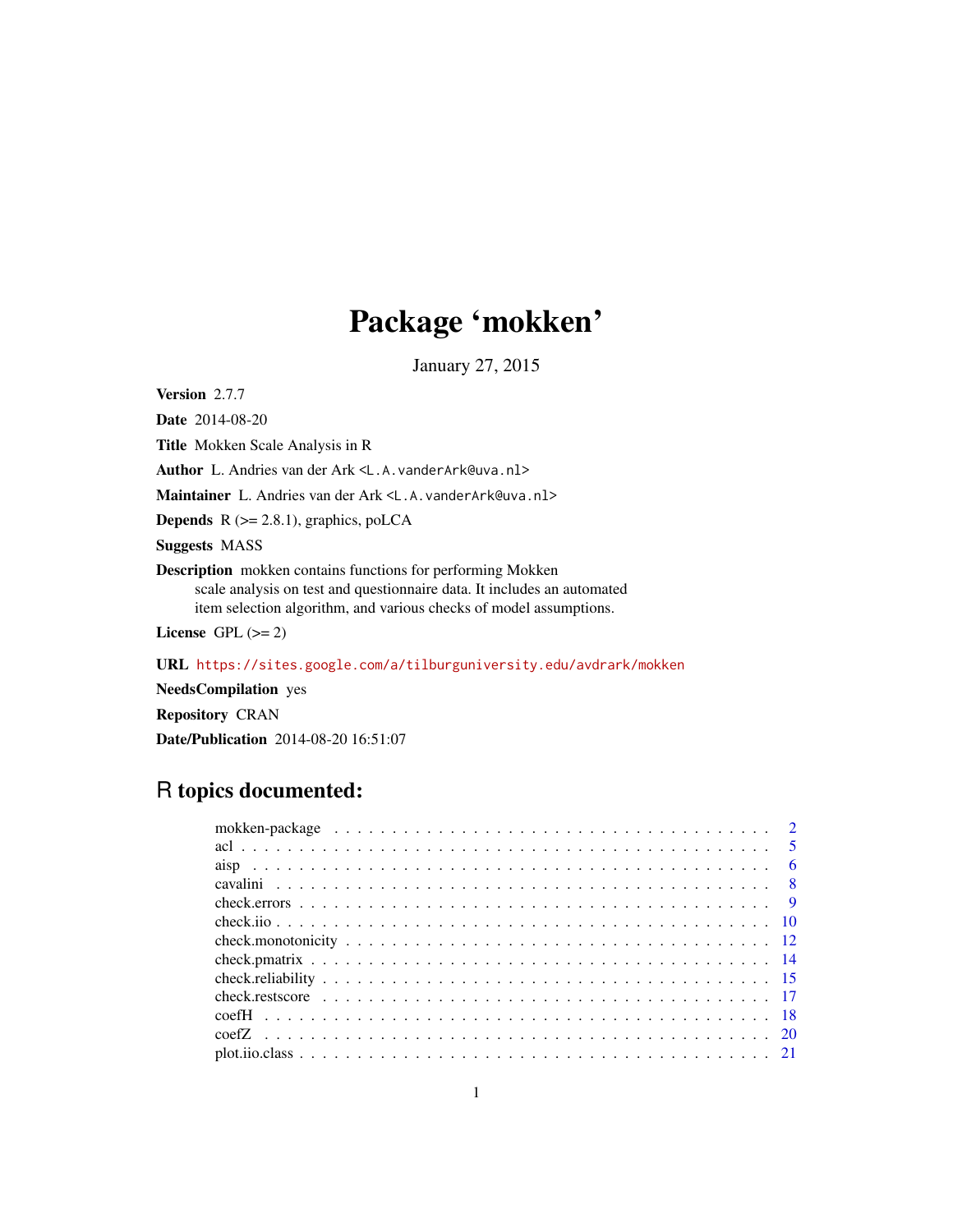<span id="page-1-0"></span>

| Index | 35 |
|-------|----|
|       |    |
|       |    |
|       |    |
|       |    |
|       |    |
|       |    |
|       |    |
|       |    |

mokken-package *Mokken Scale Analysis in R*

# <span id="page-1-1"></span>**Description**

Mokken scale analysis (Mokken, 1971; Sijtsma and Molenaar, 2002) is a scaling procedure for both dichotomous and polytomous items. It consists of an item selection algorithm to partition a set of items into Mokken scales and several methods to check the assumptions of two nonparametric item response theory models: the monotone homogeneity model and the double monotonicity model. The output of this R-package resembles the output of the stand-alone program MSP (Molenaar and Sijtsma, 2000).

# **Details**

| Package: | mokken                 |
|----------|------------------------|
| Type:    | Package                |
| Version: | 2.7.7                  |
| Date:    | 2014-08-19             |
| License: | GPL Version 2 or later |

The package contains principal functions for Mokken scale analysis.

The package contains the following data sets

| acl      | Scores on a personality checklist.              |
|----------|-------------------------------------------------|
| cavalini | Scores on an inventory on industrial malodor    |
|          | transreas Scores on a transitive reasoning test |

A guide for Mokken scale analysis in R for people who do not know R (Van der Ark, 2010) is available as a vignette from [https://sites.google.com/a/tilburguniversity.edu/avdrark/](https://sites.google.com/a/tilburguniversity.edu/avdrark/mokken) [mokken](https://sites.google.com/a/tilburguniversity.edu/avdrark/mokken).

Thanks are due to Geert H. van Kollenburg, Renske E. Kuijpers, Rudy Ligtvoet, J. Hendrik Straat, and Daniel van der Palm for contributing R code; to Geert H. van Kollenburg, Rudy Ligtvoet, Patrick Mair, and J. Hendrik Straat for testing the software; to Wijbrandt van Schuur for comments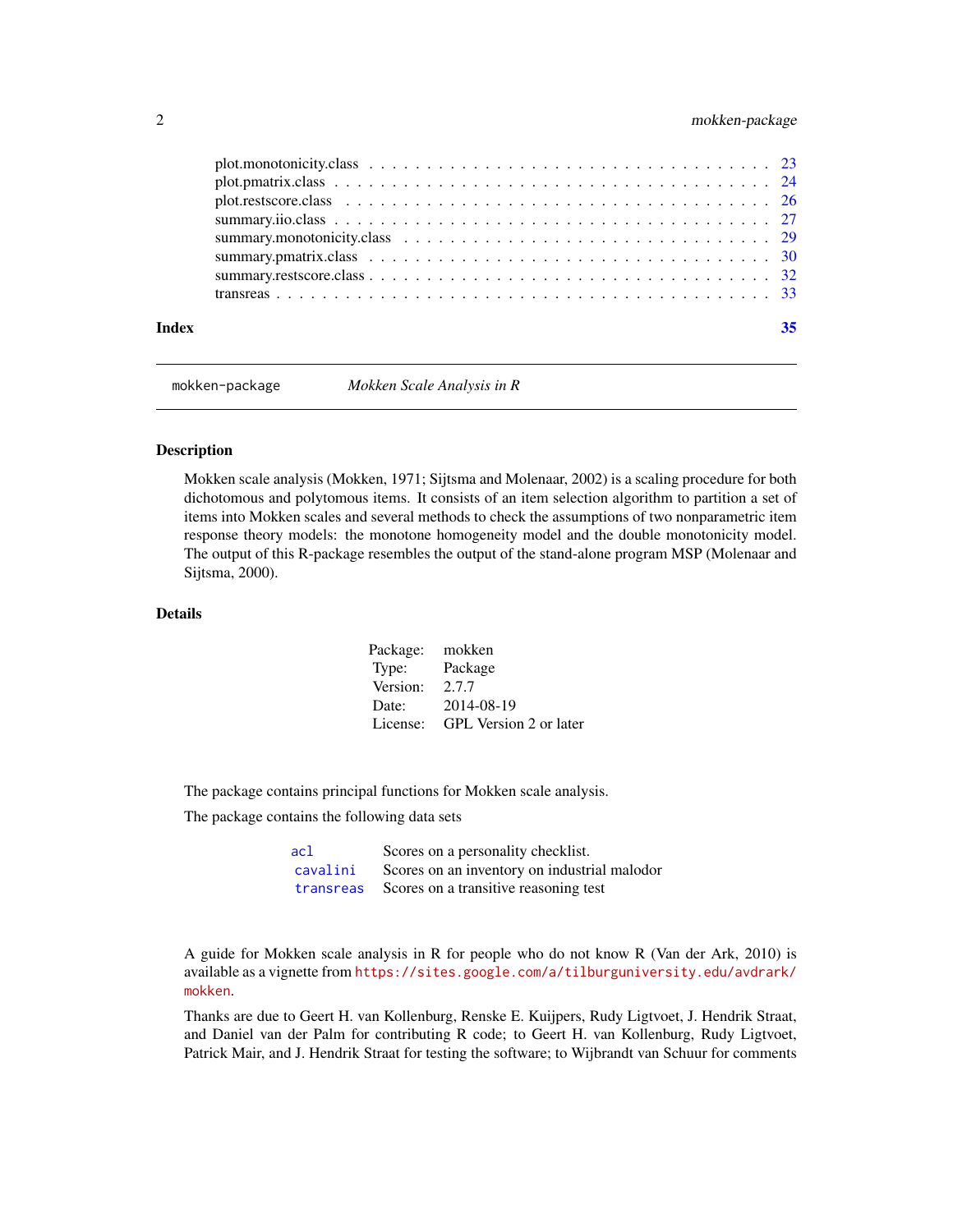<span id="page-2-0"></span>on the vignette; to Stephen Cubbellotti, Michael Dewey, Jasmin Durstin, Wilco H. M. Emons, Jue Huang, Michael Kubovy, Ivo Molenaar, Jonathan Rose, Tobias Schlaffer, Klaas Sijtsma, Iris Smits, Jia Jia Syu, Roger Watson, and Na Yang for reporting comments or bugs; to Harrie C. M. Vorst and Pierre Cavalini for permission to use their data; to Robert J. Mokken for lending his last name.

Version 0 was introduced in Van der Ark (2007). It included the functions

| coefH              | Scalability coefficients                                      |
|--------------------|---------------------------------------------------------------|
| coefZ              | Test statistics for scalability coefficients                  |
| check.monotonicity | Investigate monotonicity assumptions                          |
| check.restscore    | Investigate nonintersection assumption using Method Restscore |
| check.pmatrix      | Investigate nonintersection assumption using Method Pmatrix   |
| search.normal      | Mokken's automated item selection algorithm                   |

The following major modifications have been made.

| aisp              | More general automated item selection algorithm.                    |
|-------------------|---------------------------------------------------------------------|
|                   | Function search has become obsolete (Version 2.0)                   |
| check.reliability | Compute reliability coefficients (Version 2.0)                      |
| check.iio         | Investigate invariant item orderings (Version 2.4)                  |
| coefH             | Standard errors for scalability coefficients included (Version 2.6) |
|                   |                                                                     |

All updates until version 2.7 are described in Van der Ark (2012). The following modifications have been made in Version 2.7 in comparison to previous versions.

| check.errors       | Inclusion new function to compute weighted Guttman errors for each person.       |
|--------------------|----------------------------------------------------------------------------------|
| check.iio          | plot has been added.                                                             |
| check.monotonicity | Computation of number of active pairs for dichotomous items has been corrected.  |
| check.pmatrix      | Summary of the results has been corrected.                                       |
| check.restscore    | Code pertaining to IIO has been deleted. The procedure is now equivalent to MSP. |
| coefH              | Option included to compare scalability coefficients across groups                |

The following modifications have been made in Version 2.7.1 in comparison to previous versions.

[mokken](#page-1-1) Some legal issues

The following modifications have been made in Version 2.7.2 in comparison to previous versions.

[check.iio](#page-9-1) Violations of IIO for dichotomous items are now tested using a z-test rather than a t-test.

The following modifications have been made in Version 2.7.3 in comparison to previous versions.

[plot.iio.class](#page-20-1) Confidence envelopes around estimated response functions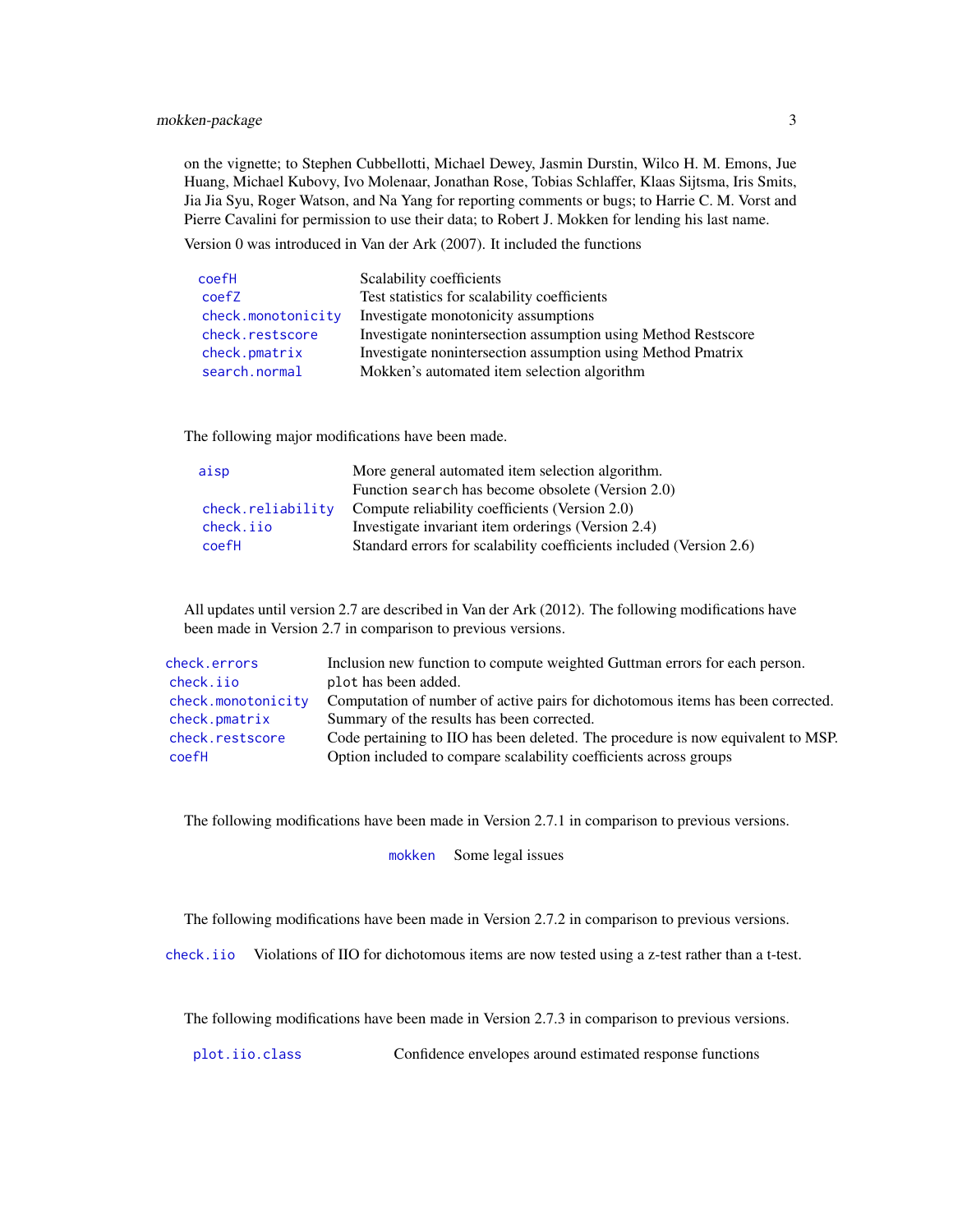```
plot.monotonicity.class Confidence envelopes around estimated response functions
plot.restscore.class Confidence envelopes around estimated response functions
```
#### Author(s)

L. Andries van der Ark Maintainer: L. Andries van der Ark <L.A.vanderArk@uva.nl>.

# References

Mokken, R. J. (1971) *A Theory and Procedure of Scale Analysis*. Berlin, Germany: De Gruyter.

Molenaar, I.W. and Sijtsma, K. (2000) *User's Manual MSP5 for Windows* [Software manual]. Groningen, The Netherlands: IEC ProGAMMA.

Sijtsma, K, and Molenaar, I. W. (2002) *Introduction to nonparametric item response theory*. Thousand Oaks, CA: Sage.

Van der Ark, L. A. (2007). Mokken scale analysis in R. *Journal of Statistical Software, 20*(11), 1-19. <http://www.jstatsoft.org/v20/i11>

Van der Ark, L. A. (2010). Getting started with Mokken scale analysis in R. Unpublished manuscript. <https://sites.google.com/a/tilburguniversity.edu/avdrark/mokken>

Van der Ark, L. A. (2012). New developments in Mokken scale analysis in R. *Journal of Statistical Software, 48*(5), 1-27. <http://www.jstatsoft.org/v48/i5>

# Examples

```
# Personality test
data(acl)
# Select the items of the scale Communality
Communality <- acl[,1:10]
# Compute scalability coefficients
coefH(Communality)
# Investigate the assumption of monotonicity
monotonicity.list <- check.monotonicity(Communality)
summary(monotonicity.list)
plot(monotonicity.list)
# Investigate the assumption of non-intersecting ISRFs using method restscore
restscore.list <- check.restscore(Communality)
summary(restscore.list)
plot(restscore.list)
# Investigate the assumption of non-intersecting ISRFs using method pmatrix
pmatrix.list <- check.pmatrix(Communality)
summary(pmatrix.list)
plot(pmatrix.list)
# Investigate the assumption of IIO using method MIIO
```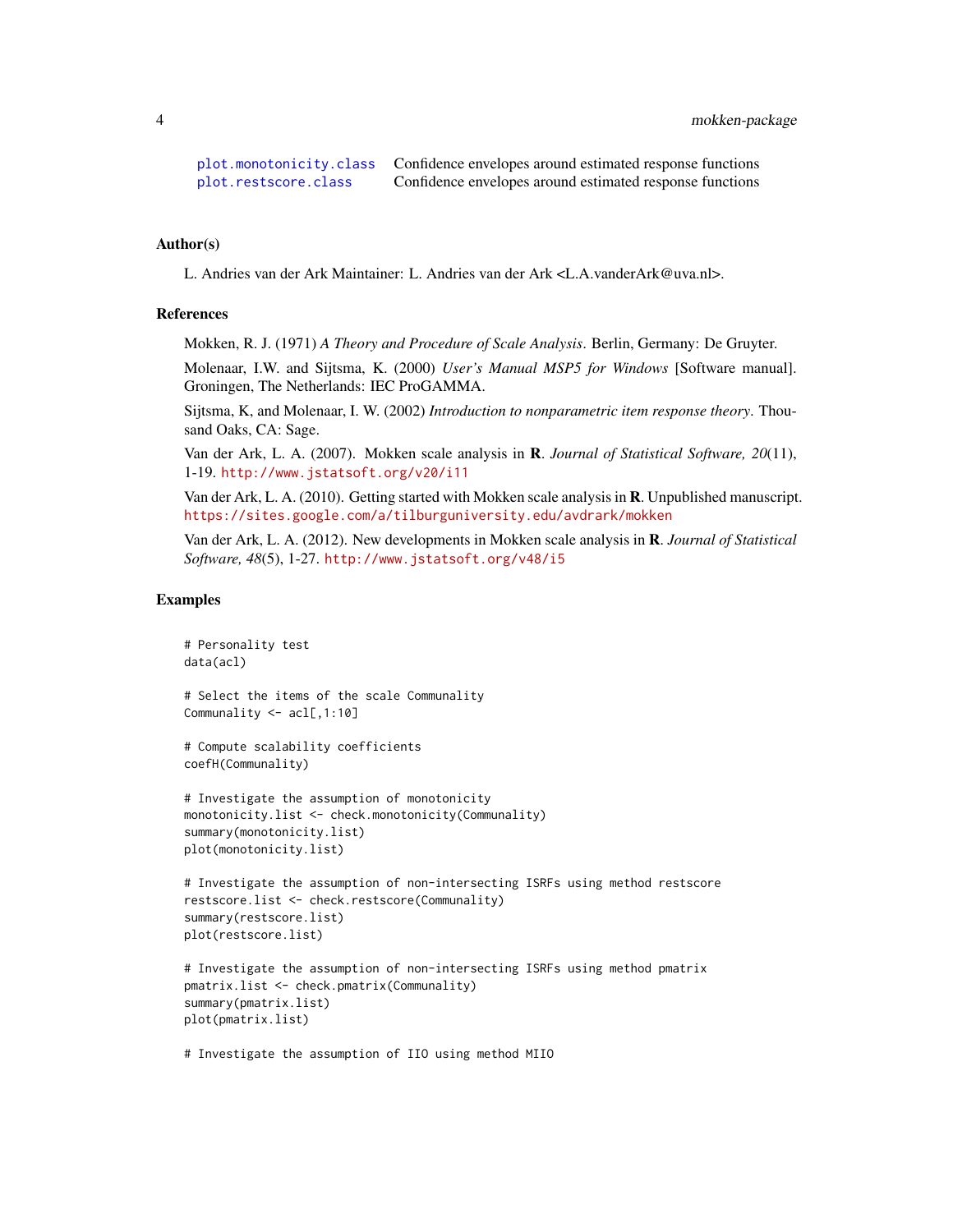```
iio.list <- check.iio(Communality)
summary(iio.list)
plot(iio.list)
# Compute the reliability of the scale
check.reliability(Communality)
# Partition the the scale into mokken scales
aisp(Communality)
```
<span id="page-4-1"></span>

acl *Adjective Checklist Data*

# Description

Scores of 433 students on 218 items from a Dutch version of the Adjective Checklist.

# Usage

data(acl)

# Format

A 433 by 218 matrix containing integers. dimnames(acl)[[2]] are adjectives

# Details

Each item is an adjective with five ordered answer categories  $(0 = \text{completely disagree}, 1 = \text{disagree},$  $2 = \text{agree nor disagree}, 3 = \text{agree}, 4 = \text{completely agree}}.$  The respondents were instructed to consider whether an adjective described their personality, and mark the answer category that fits best to this description. The 218 items constitute 22 scales (see table); 77 items of the 218 items that constitute the ten scales were negatively worded. The negatively worded items are indicated by an asterisk in the dimnames and their item scores have been reversed.

| Communality  | Items $1-10$    | Change              | Items 111-119 |
|--------------|-----------------|---------------------|---------------|
| Achievement  | Items $11-20$   | Succorance          | Items 120-129 |
| Dominance    | Items $21-30$   | Abasement           | Items 130-139 |
| Endurance    | Items $31-40$   | Deference           | Items 140-149 |
| Order        | Items $41-50$   | Personal Adjustment | Items 150-159 |
| Intelligence | Items $51-60$   | <b>Ideal Self</b>   | Items 160-169 |
| Nurturance   | Items $61-70$   | Critical parent     | Items 170-179 |
| Affiliation  | Items $71-80$   | Nurturant parent    | Items 180-189 |
| Exhibition   | Items $81-90$   | Adult               | Items 190-199 |
| Autonomy     | Items 91-100    | Free Child          | Items 200-209 |
| Aggression   | Items $101-110$ | Adapted Child       | Items 210-218 |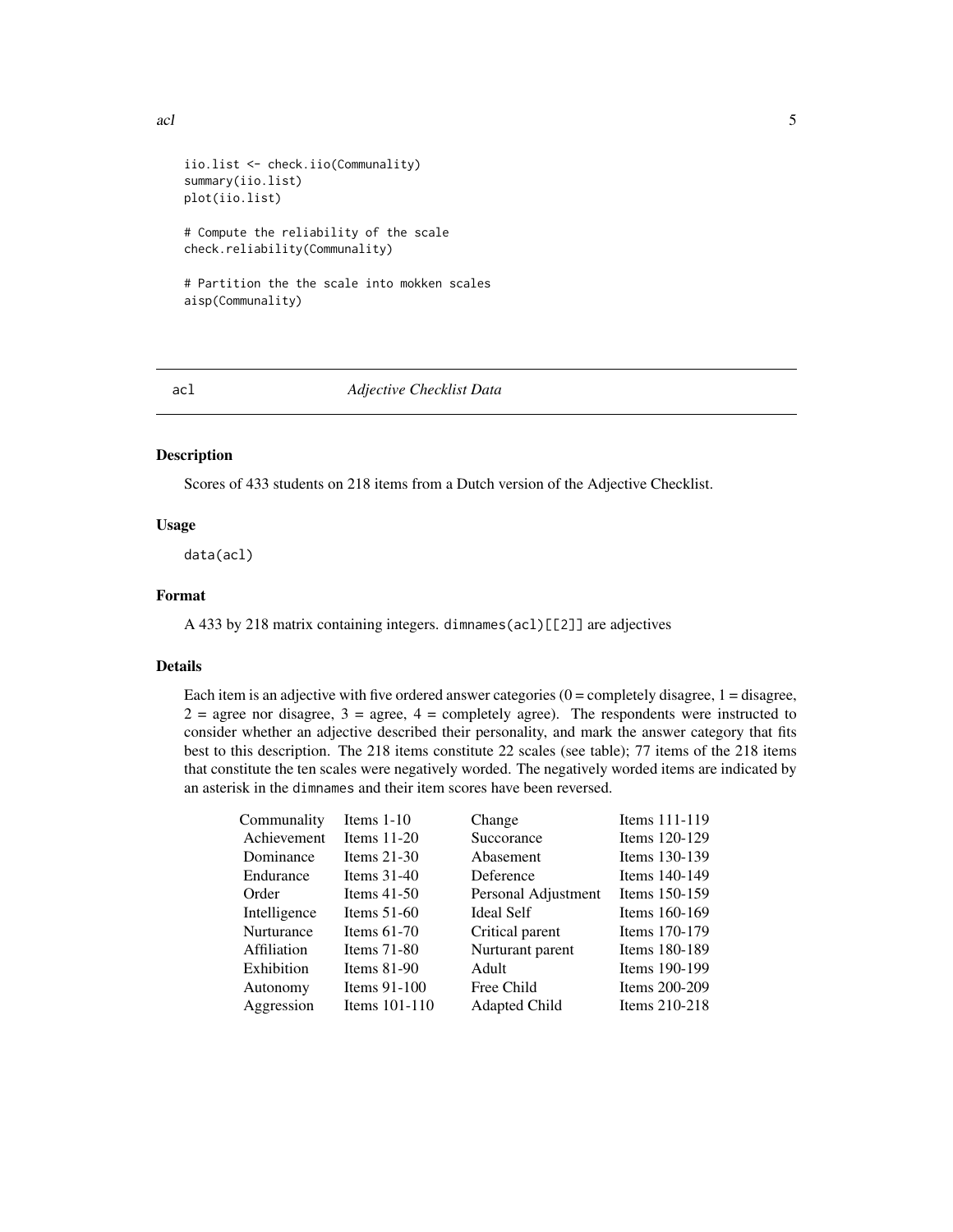# <span id="page-5-0"></span>Source

Data were kindly made available by H. C. M. Vorst from the University of Amsterdam. The original Adjective Checklist was developed by Gough and Heilbrun (1980).

# References

Gough, H. G. and Heilbrun,A. B. (1980) *The Adjective Check List, Manual 1980 Edition*. Palo Alto, CA: Consulting Psychologists Press.

Van der Ark, L. A. (2007) Mokken scale analysis in R. *Journal of Statistical Software*. [http:](http://www.jstatsoft.org/v20/i11) [//www.jstatsoft.org/v20/i11](http://www.jstatsoft.org/v20/i11)

# Examples

data(acl)

<span id="page-5-2"></span>

| $\sim$ | .,<br>۰, |  |
|--------|----------|--|

Automated Item Selection Procedure (AISP) for Mokken Scale Analy*sis*

# <span id="page-5-1"></span>Description

Returns a vector with as many elements as there are items, indicating to which scale an item belongs.

#### Usage

```
aisp(X, search="normal", lowerbound=.3, alpha=.05, popsize=20,
maxgens=default.maxgens, pxover=0.5, pmutation=0.1, verbose=FALSE)
```
# Arguments

| X          | matrix or data frame of numeric data containing the responses of $nrow(X)$ re-<br>spondents to $ncol(X)$ items. Missing values are not allowed                                                                                                                                             |
|------------|--------------------------------------------------------------------------------------------------------------------------------------------------------------------------------------------------------------------------------------------------------------------------------------------|
| search     | Type of item selection procedure: "normal": Mokken's automated item selection<br>procedure (Mokken, 1971; Molenaar and Sijtsma, 2000; Sijtsma and Molenaar,<br>2002); "ga": item selection using a genetic algorithm (Straat, van der Ark, and<br>Sijtsma, 2013). The default is "normal". |
| lowerbound | numeric scaling criterium; $0 \le l$ owerbound $\le l$ . The default is 0.3.                                                                                                                                                                                                               |
| alpha      | Type I error level. The default is $0.05$ .                                                                                                                                                                                                                                                |
| popsize    | Size of the population of items in genetic. algorithm The default is 20.                                                                                                                                                                                                                   |
| maxgens    | Number of generations in genetic algorithm. The default is $10^{\circ}$ (log2(ncol(X)/5)) $*$ 1000.                                                                                                                                                                                        |
| pxover     | Cross-over probability in genetic algorithm. The default is 0.5.                                                                                                                                                                                                                           |
| pmutation  | Mutation probability in genetic algorithm. The default is 0.1.                                                                                                                                                                                                                             |
| verbose    | Logical, indicating whether should output to the screen the results of the model.<br>If FALSE, no output is produced. The default is TRUE.                                                                                                                                                 |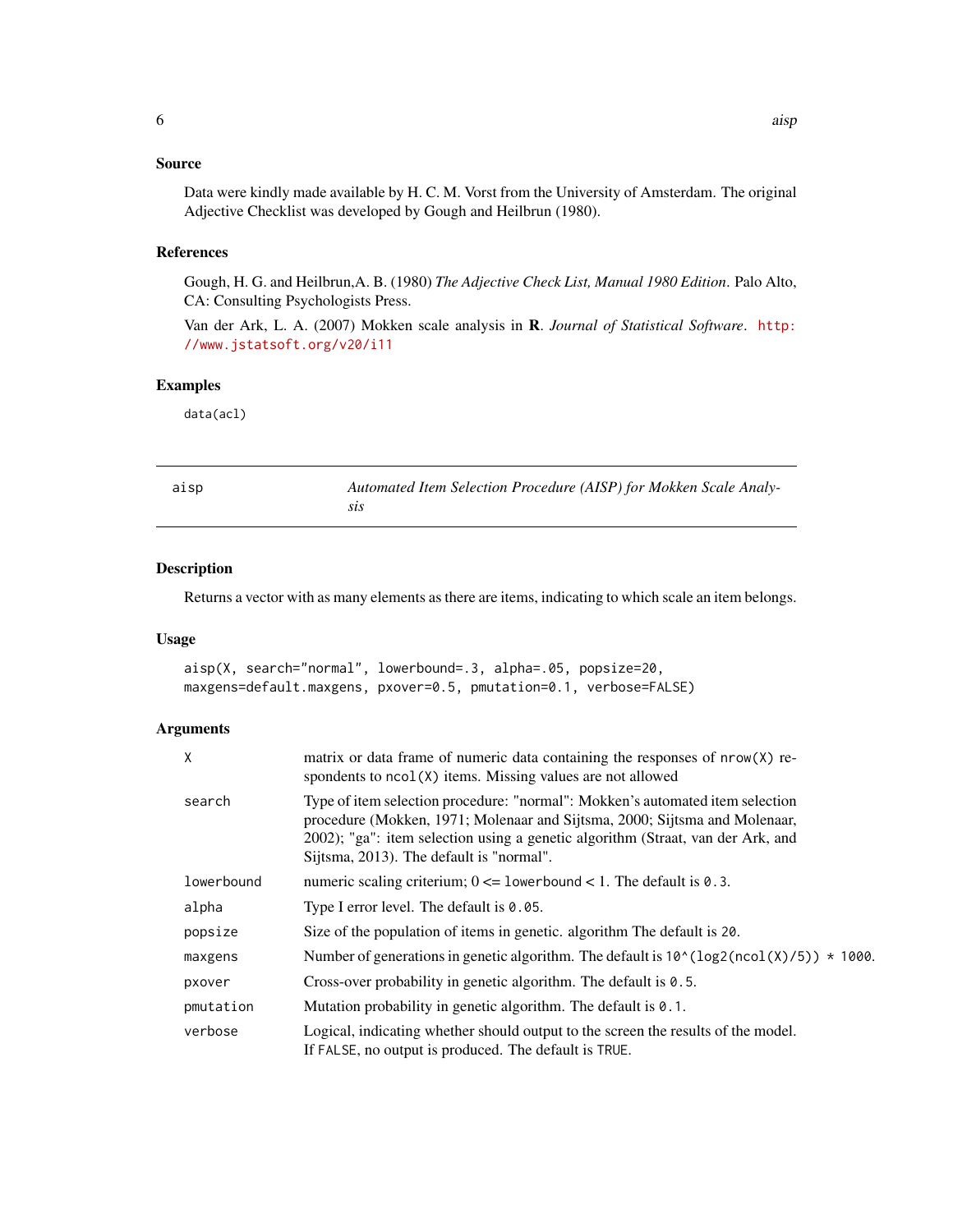<span id="page-6-0"></span>aisp 7 and 2012 12:00 to 2012 12:00 to 2012 12:00 12:00 12:00 12:00 12:00 12:00 12:00 12:00 12:00 12:00 12:00

# Details

Each scale must consist of at least two items, hence the number of Mokken scales cannot exceed ncol(X)/2. Procedure may be slow for large data sets. Especially if the genetic algorithm is used. There is not yet an option search="extended". aisp replaces the function search.normal in earlier versions.

#### Value

An indicator vector of length J. Each entry refers to an item. Items with same integer belong to the same Mokken scale. A zero indicates an unscalable item. If *n* is the largest integer, then *n* Mokken scales were found.

# Author(s)

L. A. van der Ark <L.A.vanderArk@uva.nl>, J. H. Straat

# References

Mokken, R. J. (1971) *A Theory and Procedure of Scale Analysis*. Berlin, Germany: De Gruyter.

Molenaar, I.W. and Sijtsma, K. (2000) *User's Manual MSP5 for Windows* [Software manual]. Groningen, The Netherlands: IEC ProGAMMA.

Sijtsma, K, and Molenaar, I. W. (2002) *Introduction to nonparametric item response theory*. Thousand Oaks, CA: Sage.

Straat, J. H., Van der Ark, L. A., and Sijtsma, K. (2013). Comparing optimization algorithms for item selection in Mokken scale analysis. *Journal of Classification, 30,* 72-99.

Van der Ark, L. A. (2007). Mokken scale analysis in R. *Journal of Statistical Software*. [http:](http://www.jstatsoft.org/v20/i11) [//www.jstatsoft.org/v20/i11](http://www.jstatsoft.org/v20/i11)

# See Also

[coefH](#page-17-1), [check.iio](#page-9-1), [check.monotonicity](#page-11-1), [check.pmatrix](#page-13-1), [check.reliability](#page-14-1),[check.restscore](#page-16-1)

# Examples

```
data(acl)
```

```
# Select the scale Communality consisting of 10 items.
Communality <- acl[,1:10]
```

```
# Partition these 10 items into mokken scales using Mokken's automated item selection procedure.
scale <- aisp(Communality)
coefH(Communality[,scale==1])
```

```
# Partition these 10 items into mokken scales using a genetic algorithm.
scale <- aisp(Communality,"ga",maxgens=1000)
coefH(Communality[,scale==1])
```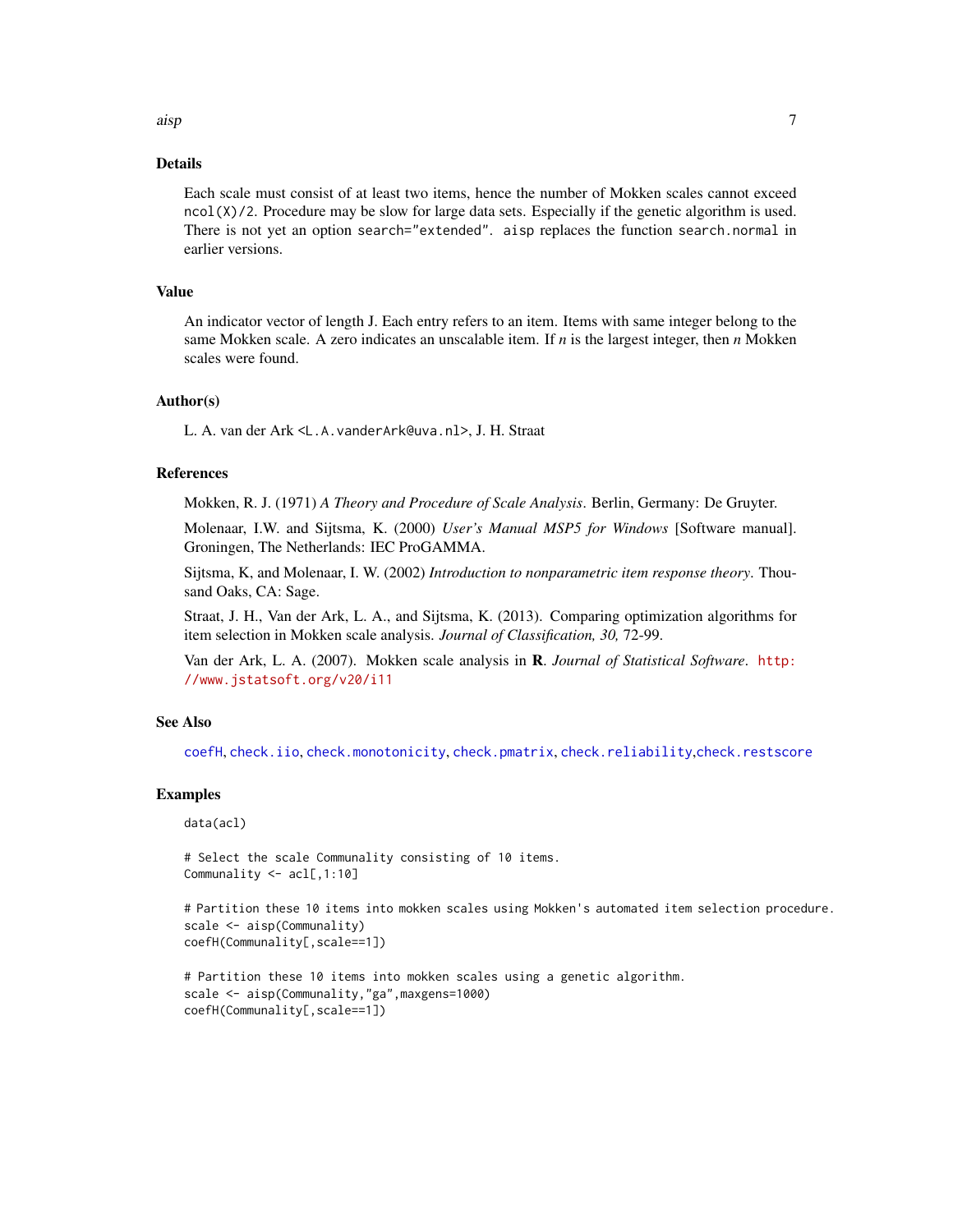<span id="page-7-1"></span><span id="page-7-0"></span>

#### Description

Data came from 17 polytomous items administered to 828 respondents (Cavalini, 1992) asking them how they coped actively with the bad smell from a factory in the neighborhood of their homes.

#### Usage

data(cavalini)

#### Format

A 828 by 17 matrix containing integers. attributes(transreas) gives details on the items.

#### Details

Items have four ordered answer categories, *never* (score 0), *seldom* (1), *often* (2), and *always* (3). The 17 items constitute 4 scales (for detailed information, see Sijtsma and Molenaar, 2002, pp. 82-86).

> Item1 Keep windows closed Item2 No laundry outside Item3 Search source of malodor Item4 No blankets outside Item5 Try to find solutions Item6 Go elsewhere for fresh air Item7 Call environmental agency Item8 Think of something else Item9 File complaint with producer Item10 Acquiesce in odor annoyance Item11 Do something to get rid of it Item12 Say "it might have been worse" Item13 Experience unrest Item14 Talk to friends and family Item15 Seek diversion Item16 Avoid breathing through the nose Item17 Try to adapt to situation

#### References

Cavalini, P. M. (1992). *It's an ill wind that brings no good. Studies on odour annoyance and the dispersion of odorant concentrations from industries.* Unpublished doctoral disseratation. University of Groningen, The Netherlands.

Sijtsma, K. and Molenaar, I. W. (2002). *Introduction to nonparametric item response theory*, Thou-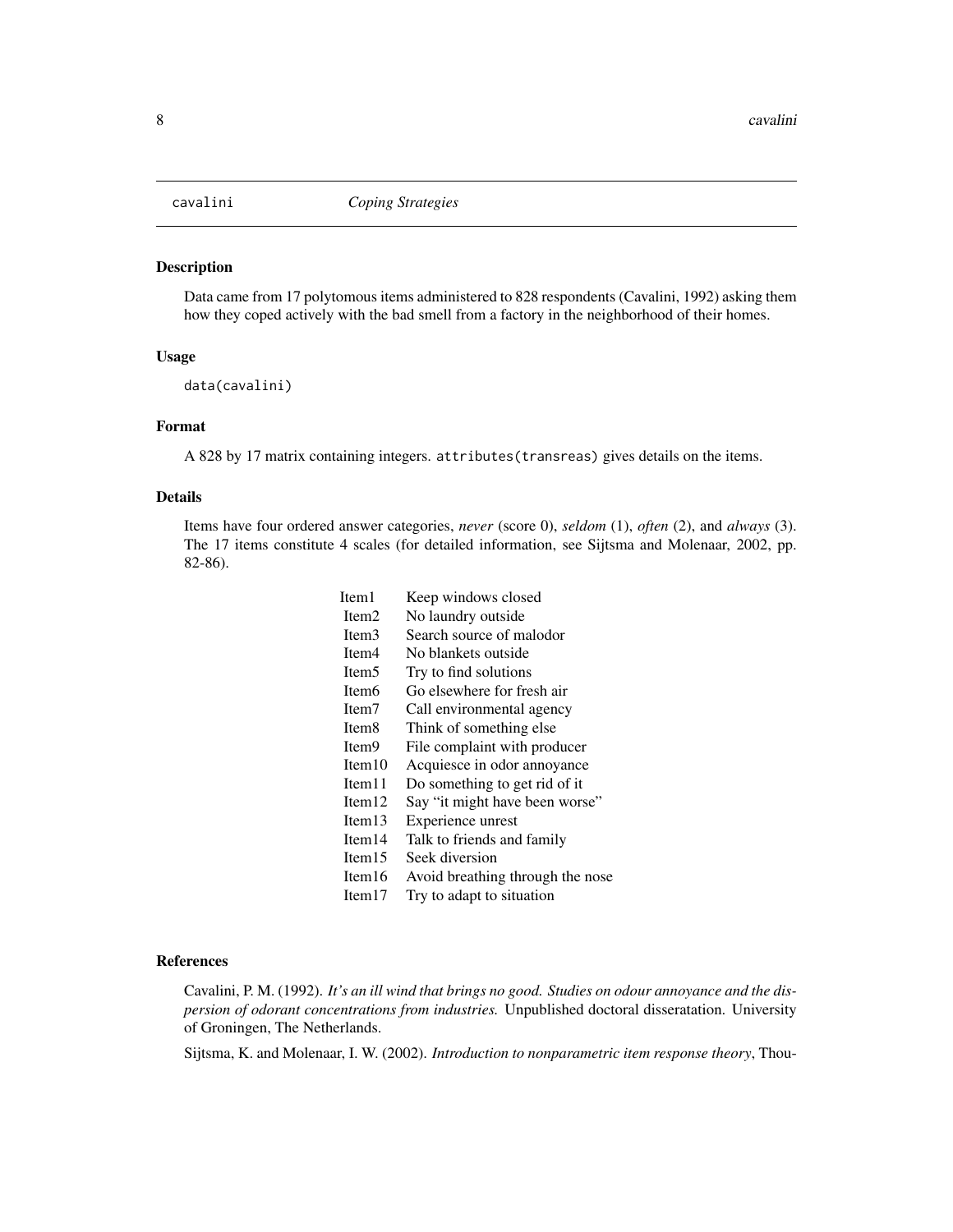#### <span id="page-8-0"></span>check.errors 9

sand Oaks, CA: Sage.

# See Also

[check.iio](#page-9-1),

# Examples

data(cavalini) attributes(cavalini)\$labels

<span id="page-8-1"></span>check.errors *Check the number of Guttman errors for each respondent*

# **Description**

Returns an integer vector with the number of Guttman errors (Guttman, 1944) for each respondent (e.g., Meijer, 1994; Mokken, 1971; Molenaar and Sijtsma, 2000; Sijtsma and Molenaar, 2002).

# Usage

check.errors(X)

# Arguments

X matrix or data frame of numeric data containing the responses of nrow(X) respondents to ncol(X) items. Missing values are not allowed

# Value

Vector containing the number of Guttman errors for each respondent

#### Author(s)

L. A. van der Ark <L.A.vanderArk@uva.nl>

#### References

Guttman, L. (1944) A basis for scaling qualitative data. *American Sociological Review, 9*, 139-150.

Meijer, R. R. (1994) The number of Guttman errors as a simple and powerful person-fit statistic. *Applied Psychological Measurement, 18*, 311-314.

Mokken, R. J. (1971) *A Theory and Procedure of Scale Analysis*. Berlin, Germany: De Gruyter.

Molenaar, I.W. and Sijtsma, K. (2000) *User's Manual MSP5 for Windows* [Software manual]. Groningen, The Netherlands: IEC ProGAMMA.

Sijtsma, K, and Molenaar, I. W. (2002) *Introduction to nonparametric item response theory*. Thousand Oaks, CA: Sage.

Van der Ark, L. A. (2007). Mokken scale analysis in R. *Journal of Statistical Software*. [http:](http://www.jstatsoft.org/v20/i11) [//www.jstatsoft.org/v20/i11](http://www.jstatsoft.org/v20/i11)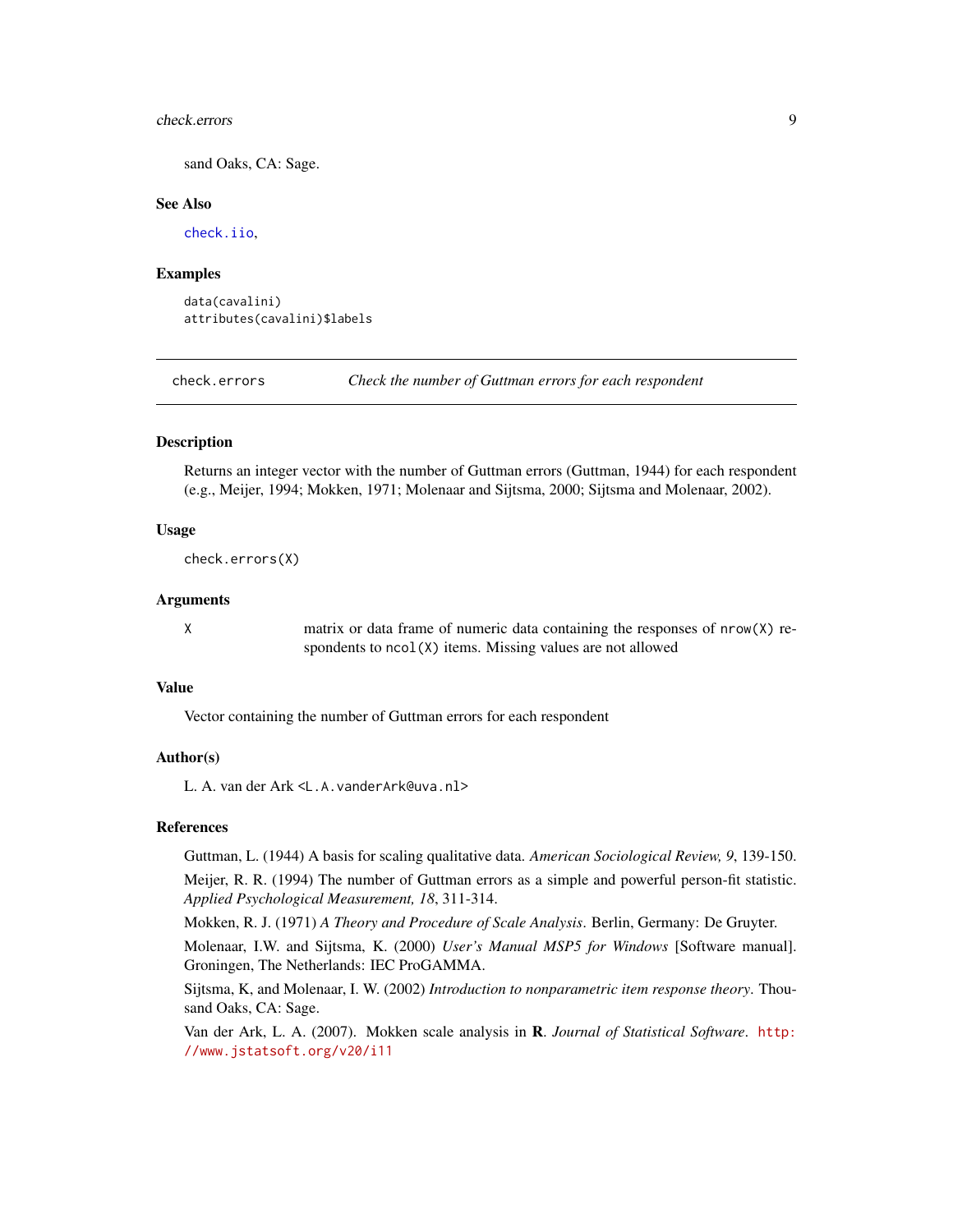# See Also

[check.iio](#page-9-1), [check.monotonicity](#page-11-1), [check.pmatrix](#page-13-1), [check.reliability](#page-14-1) [coefH](#page-17-1), [plot.restscore.class](#page-25-1), [summary.restscore.class](#page-31-1)

#### Examples

data(acl) Communality <- acl[,1:10] Guttman.errors <- check.errors(Communality) hist(Guttman.errors, breaks = 0:max(Guttman.errors))

<span id="page-9-1"></span>

check.iio *Check of Invariant Item Ordering*

#### Description

Returns a list (of class iio.class) with results from the investigation of invariant item ordering. Three methods may be used for the investigation of invariant item ordering. (1) Method MIIO (manifest invariant item ordering: investigates the manifest item response functions for all pairs of items). For polytomous items, t-tests are used to test violations, for dichotomous items z-tests are used to test are used to test violations. (2) Method MS-CPM (manifest scale - cumulative probability model: investigates the manifest item step response functions for all pairs of items). Z-tests are used to test violations. (3) Method IT (increasingness in transposition: investigates all bivariate joint probabilities for all pairs of items). Chi-square tests are used to test violations.

For a complete description of Method MIIO, see Ligtvoet, Van der Ark, Te Marvelde, and Sijtsma (2010); for a complete description of the Method MS-CPM and Method IT with reference to Method MIIO, see Ligtvoet, Van der Ark, Bergsma, and Sijtsma (2011).

# Usage

```
check.iio(X, method="MIIO", minvi = default.minvi, minsize = default.minsize,
alpha = .05, item.selection=TRUE, verbose=FALSE)
```
# **Arguments**

| $\times$ | matrix or data frame of numeric data containing the responses of nrow(X) re-<br>spondents to ncol (X) items. Missing values are not allowed                                                     |
|----------|-------------------------------------------------------------------------------------------------------------------------------------------------------------------------------------------------|
| method   | Either "MIIO" (default), "MSCPM", or "IT". Partial matching is allowed (e.g.<br>method="ms" is equivalent to method="MSCPM")                                                                    |
| minvi    | minimum size of a violation that is reported. By default $minvi = .03$ times the<br>number of item step response functions (m) for Method MIIO; $minvi = .03$ for<br>Method IT and Method MSCPM |
| minsize  | minimum size of a rest score group. By default minsize = $N/10$ if $N \ge 500$ ;<br>minsize = $N/5$ <i>if</i> $250 \le N < 500$ ; and minsize = max $(N/3, 50)$ if $N < 250$                    |
| alpha    | Nominal Type I error for t test (Method MIIO), z test (Method MSCPM), or<br>McNemar test (Method IT). Default alpha = $.05$                                                                     |

<span id="page-9-0"></span>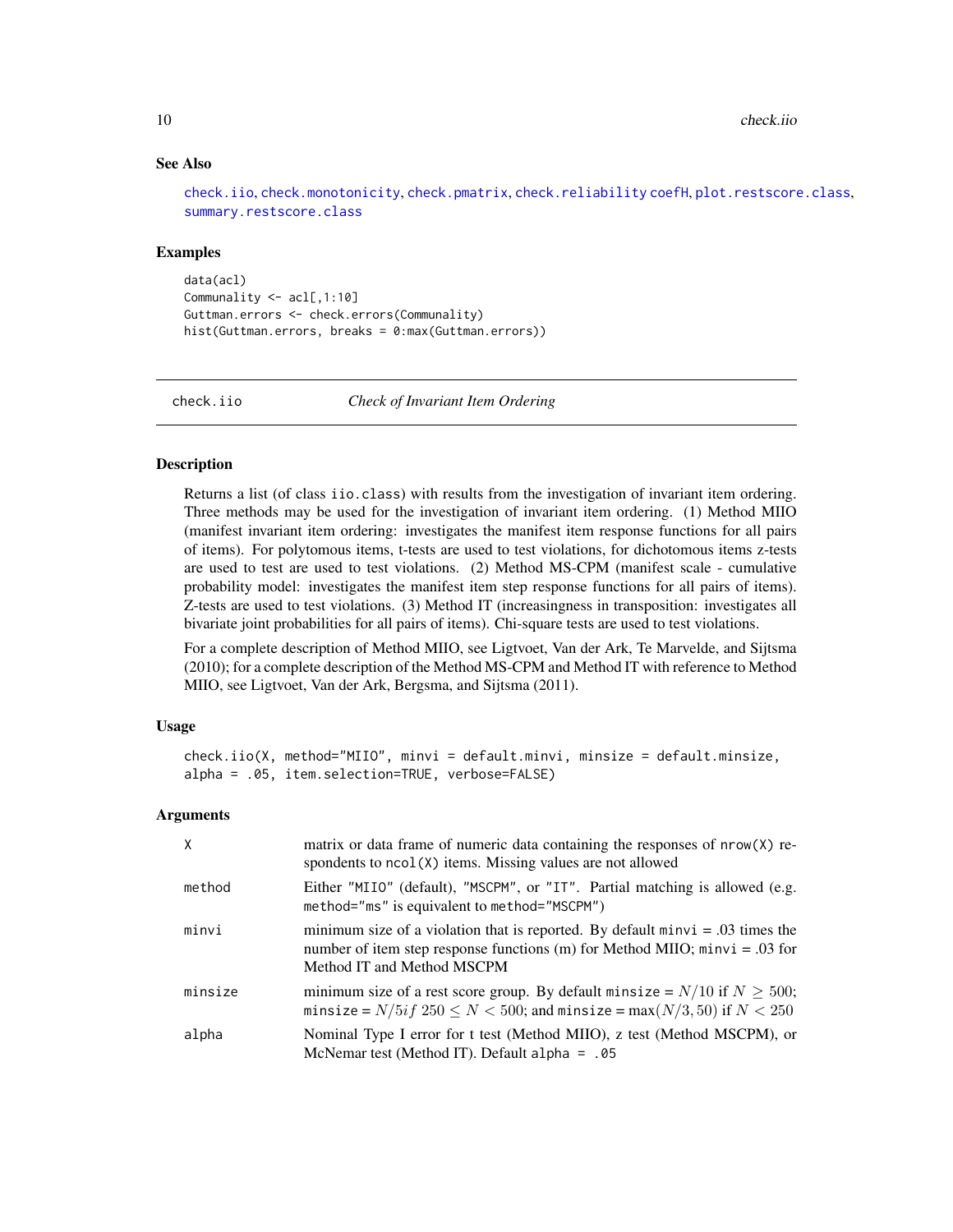#### check.iio 11

|         | item. selection Conduct backward item selection procedure (see Ligtvoet et al., 2010). Default<br>item.selection=TRUE |  |
|---------|-----------------------------------------------------------------------------------------------------------------------|--|
| verbose | Show the results of the backward item selection algorithm on screen. Default<br>verbose=FALSE                         |  |

# Details

The output is of class iio.class, and is often numerous. Functions plot and summary can be used to summarize the output. See Van der Ark (2014) for an example.

# Value

| results       | A list with as many components as there are item pairs. Each component itself<br>is also a list containing the results of the investigation of IIO.                                                                                                                                                                                                                                                                                                                                                                                                                                                                                                    |
|---------------|--------------------------------------------------------------------------------------------------------------------------------------------------------------------------------------------------------------------------------------------------------------------------------------------------------------------------------------------------------------------------------------------------------------------------------------------------------------------------------------------------------------------------------------------------------------------------------------------------------------------------------------------------------|
| violations    | A matrix: Summary of the backward item selection (Corresponds to Table 4 in<br>Ligtvoet et al., 2010, and Table 1 in Ligtvoet et al., 2011). The first column<br>gives, for each item, the number of violations of IIO. If the number of violations<br>is nonzero, then the item with the largest number of violations is removed. If<br>two or more items have the maximum number of violations, then from those<br>items the item producing the lowest value of Loevinger's H is removed. The<br>second column shows the number of violations with one item removed, the third<br>column shows the number of violations with two items removed, etc. |
| items.removed | List of the items removed in chronological order                                                                                                                                                                                                                                                                                                                                                                                                                                                                                                                                                                                                       |
| <b>HT</b>     | Coefficient HT for the remaining items. For the use of coefficient HT see<br>Ligtvoet et al. (2010). If the sample size is extremely large coefficient HT is<br>estimated using a random subsample.                                                                                                                                                                                                                                                                                                                                                                                                                                                    |
| method        | The argument method                                                                                                                                                                                                                                                                                                                                                                                                                                                                                                                                                                                                                                    |
| item.mean     | The mean item scores                                                                                                                                                                                                                                                                                                                                                                                                                                                                                                                                                                                                                                   |

# Author(s)

L. A. van der Ark <L.A.vanderArk@uva.nl>

#### References

Ligtvoet, R., L. A. van der Ark, J. M. te Marvelde, and K. Sijtsma (2010). Investigating an invariant item ordering for polytomously scored items. *Educational and Psychological Measurement, 70*, 578-595.

Ligtvoet, R., L. A. van der Ark, W. P. Bergsma, and K. Sijtsma (2011). Polytomous latent scales for the investigation of the ordering of items. *Psychometrika, 76*, 200-216.

Sijtsma, K., R. R. Meijer, and L. A. van der Ark (2011). Mokken scale analysis as time goes by: An update for scaling practitioners. *Personality and Individual Differences, 50*, 31-37.

Sijtsma, K, and I. W. Molenaar (2002) *Introduction to nonparametric item response theory*. Thousand Oaks, CA: Sage.

Van der Ark, L. A. (2007). Mokken scale analysis in R. *Journal of Statistical Software, 20* (11), 1-19. <http://www.jstatsoft.org/v20/i11>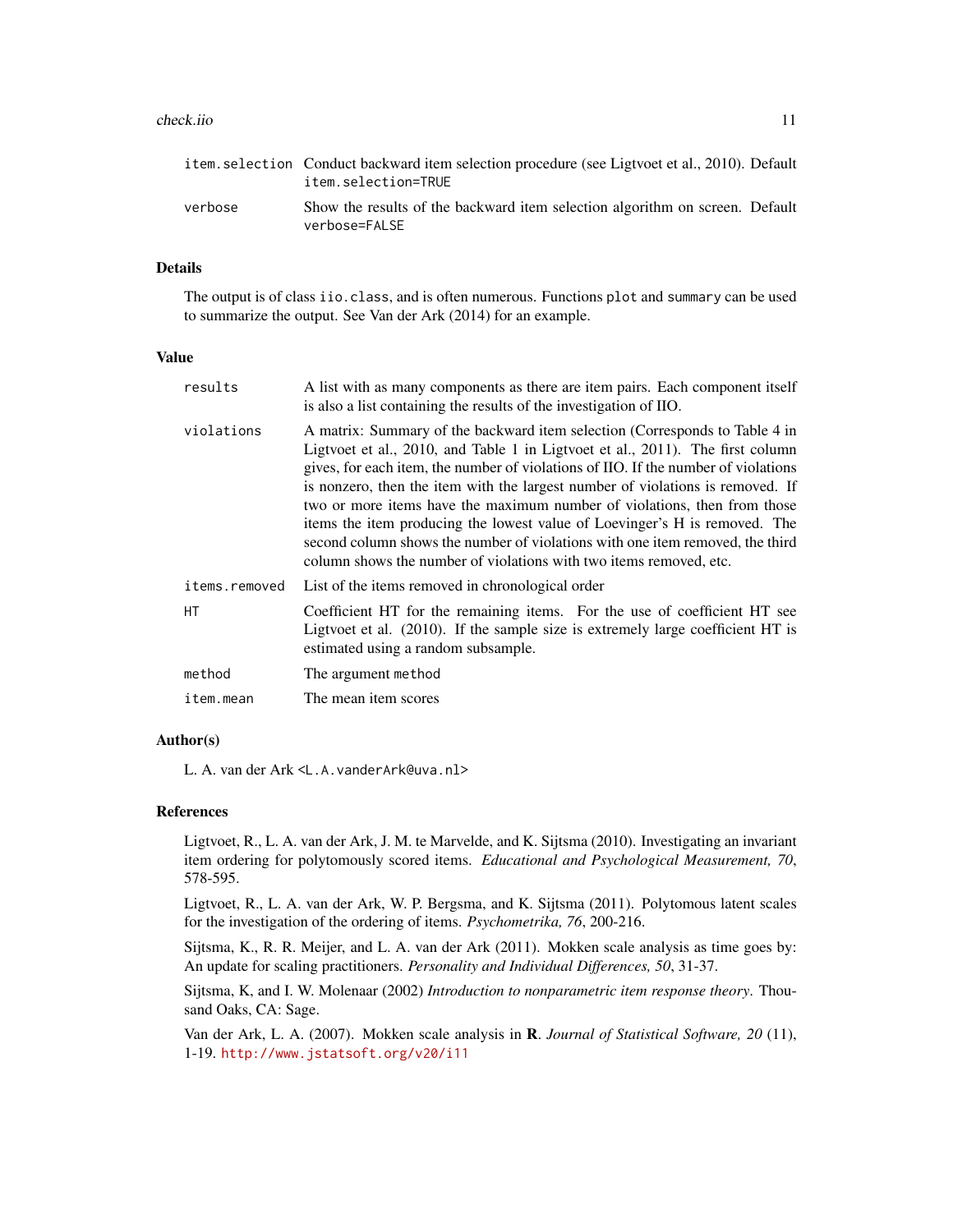<span id="page-11-0"></span>Van der Ark, L. A. (2012). New developments in Mokken scale analysis in R. *Journal of Statistical Software, 48*(5), 1-27. <http://www.jstatsoft.org/v48/i5>

# See Also

[check.errors](#page-8-1), [check.monotonicity](#page-11-1), [check.pmatrix](#page-13-1), [check.reliability](#page-14-1) [check.restscore](#page-16-1), [coefH](#page-17-1), [plot.iio.class](#page-20-1), [summary.iio.class](#page-26-1),

# Examples

```
# Examples from Ligtvoet et al. (2010).
data(acl)
Order <- acl[,41:50]
summary(check.iio(Order))
plot(check.iio(Order))
Autonomy <- acl[,91:100]
check.iio(Autonomy)
# Examples from Ligtvoet et al. (2011).
data(cavalini)
X1 <- cavalini[,c(3,5,6,7,9,11,13,14)]
# Use Method MIIO and remove items violating MIIO
iio.list1 <- check.iio(X1)
summary(iio.list1)
X2 <- X1[,is.na(charmatch(dimnames(X1)[[2]],names(iio.list1$items.removed)))]
# Use Method MSCPM and remove items violating MSCPM
iio.list2 <- check.iio(X2,method="MSCPM")
summary(iio.list2)
X3 <- X2[,is.na(charmatch(dimnames(X2)[[2]],names(iio.list2$items.removed)))]
# Use Method IT
iio.list3 <- check.iio(X3,method="IT")
summary(iio.list3)
```
<span id="page-11-1"></span>check.monotonicity *Check of Monotonicity*

#### Description

Returns a list (of class monotonicity.class) with results from the investigation of monotonicity (Junker and Sijtsma, 2000; Mokken, 1971; Molenaar and Sijtsma, 2000; Sijtsma and Molenaar, 2002).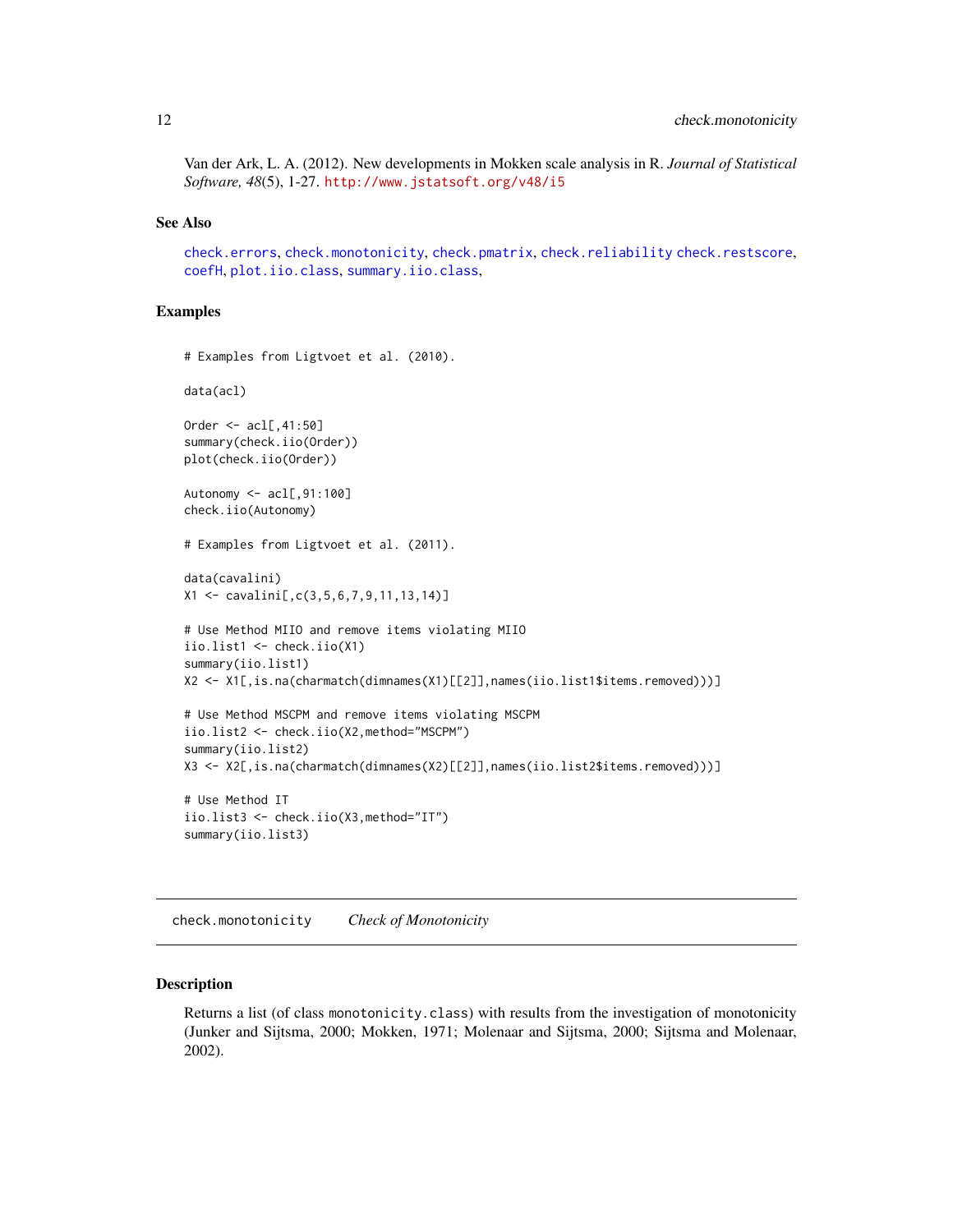# <span id="page-12-0"></span>check.monotonicity 13

# Usage

 $check.monotonicity(X, minvi = 0.03, minsize = default.minsize)$ 

# Arguments

| X       | matrix or data frame of numeric data containing the responses of $nrow(X)$ re-<br>spondents to ncol(X) items. Missing values are not allowed                          |
|---------|-----------------------------------------------------------------------------------------------------------------------------------------------------------------------|
| minvi   | minimum size of a violation that is reported                                                                                                                          |
| minsize | minimum size of a rest score group. By default minsize = $N/10$ if $N \ge 500$ ;<br>minsize = $N/5if$ 250 $\leq N < 500$ ; and minsize = max $(N/3, 50)$ if $N < 250$ |

# Details

The output is of class monotonicity.class, and is often numerous. Functions plot and summary can be used to summarize the output. See Van der Ark (2007) for an example.

# Value

| results  | A list with as many components as there are items. Each component itself is<br>also a list containing the results of the check of monotonicity. |
|----------|-------------------------------------------------------------------------------------------------------------------------------------------------|
| I.labels | The item labels                                                                                                                                 |
| Hi       | The item scalability coefficients Hi                                                                                                            |
| m        | The number of answer categories.                                                                                                                |

# Author(s)

L. A. van der Ark <L.A.vanderArk@uva.nl>

# References

Junker, B.W., and Sijtsma, K. (2000). Latent and manifest monotonicity in item response models. *Applied Psychological Measurement, 24*, 65-81.

Mokken, R. J. (1971) *A Theory and Procedure of Scale Analysis*. Berlin, Germany: De Gruyter.

Molenaar, I.W. and Sijtsma, K. (2000) *User's Manual MSP5 for Windows* [Software manual]. Groningen, The Netherlands: IEC ProGAMMA.

Sijtsma, K, and Molenaar, I. W. (2002) *Introduction to nonparametric item response theory*. Thousand Oaks, CA: Sage.

Van der Ark, L. A. (2007). Mokken scale analysis in R. *Journal of Statistical Software*. [http:](http://www.jstatsoft.org/v20/i11) [//www.jstatsoft.org/v20/i11](http://www.jstatsoft.org/v20/i11)

#### See Also

[check.errors](#page-8-1), [check.iio](#page-9-1), [check.restscore](#page-16-1), [check.pmatrix](#page-13-1), [check.reliability](#page-14-1), [coefH](#page-17-1), [plot.monotonicity.class](#page-22-1) [summary.monotonicity.class](#page-28-1)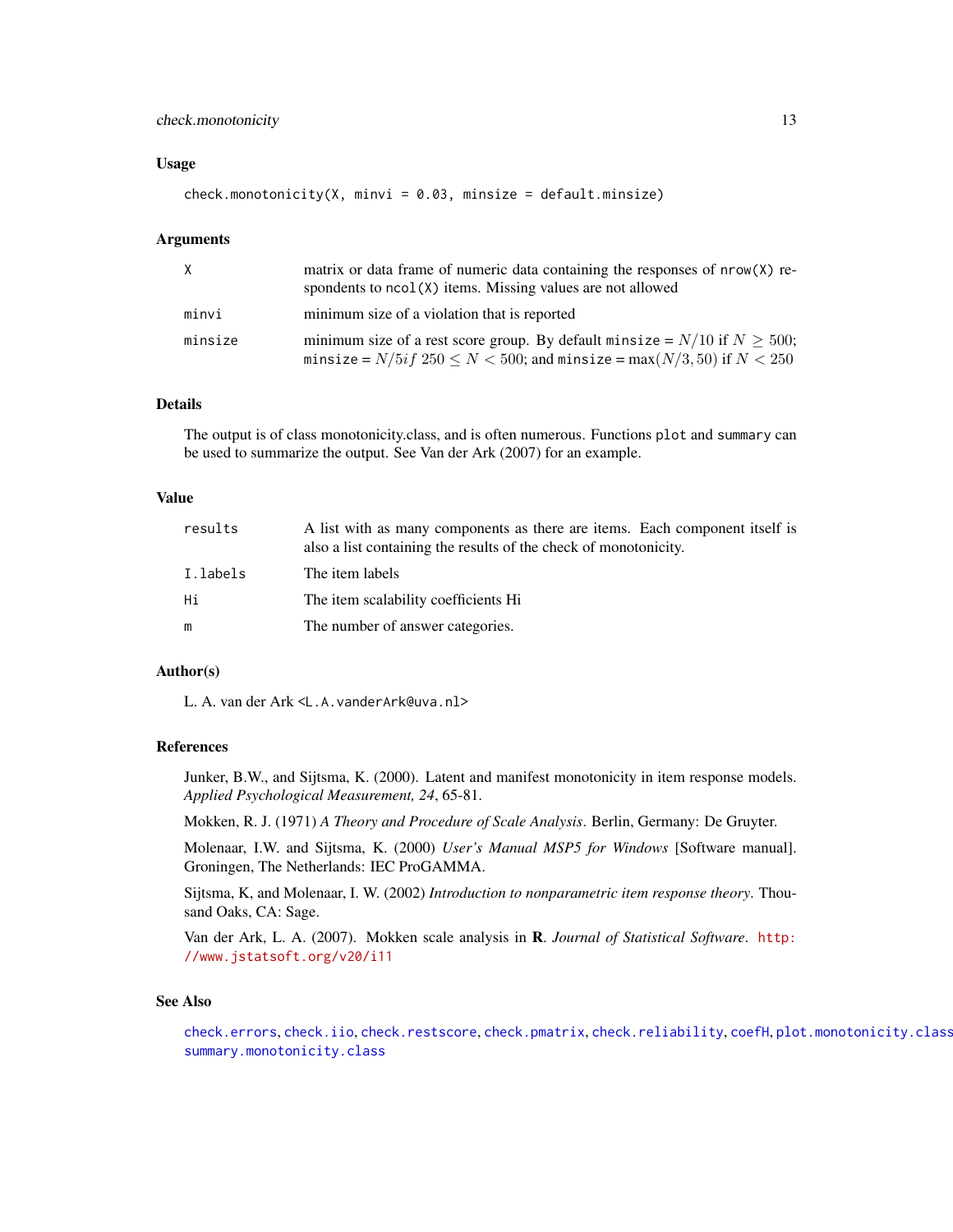# Examples

```
data(acl)
Communality <- acl[,1:10]
monotonicity.list <- check.monotonicity(Communality)
plot(monotonicity.list)
summary(monotonicity.list)
```
<span id="page-13-1"></span>check.pmatrix *Check of Nonintersection Using Method Pmatrix*

# Description

Returns a list (of class pmatrix.class) with results from the investigation of nonintersection using method pmatrix (Mokken, 1971; Molenaar and Sijtsma, 2000; Sijtsma and Molenaar, 2002).

# Usage

check.pmatrix(X, minvi =  $0.03$ )

# Arguments

| X     | matrix or data frame of numeric data containing the responses of $nrow(X)$ re- |
|-------|--------------------------------------------------------------------------------|
|       | spondents to $ncol(X)$ items. Missing values are not allowed                   |
| minvi | minimum size of a violation that is reported                                   |

# Details

The output is often numerous. Functions plot and summary can be used to summarize the output. See Van der Ark (2007) for an example.

#### Value

| results  | A list with as many components as there are item pairs. Each component itself<br>is also a list containing the results of the check of nonintersection using Method<br>pmatrix. The $P(++)$ matrix and $P(-)$ (Molenaar and Sijtsma, 2000; Sijtsma and<br>Molenaar, 2002) are also included. |
|----------|----------------------------------------------------------------------------------------------------------------------------------------------------------------------------------------------------------------------------------------------------------------------------------------------|
| I.item   | vector indicating to which items the rows and column the $P(++)$ matrix belong                                                                                                                                                                                                               |
| I.step   | the labels of the item steps in order of popularity                                                                                                                                                                                                                                          |
| I.labels | the item labels                                                                                                                                                                                                                                                                              |
| Нi       | the item scalability coefficients Hi                                                                                                                                                                                                                                                         |
| minvi    | the value of minvi                                                                                                                                                                                                                                                                           |

# Author(s)

L. A. van der Ark <L.A.vanderArk@uva.nl>

<span id="page-13-0"></span>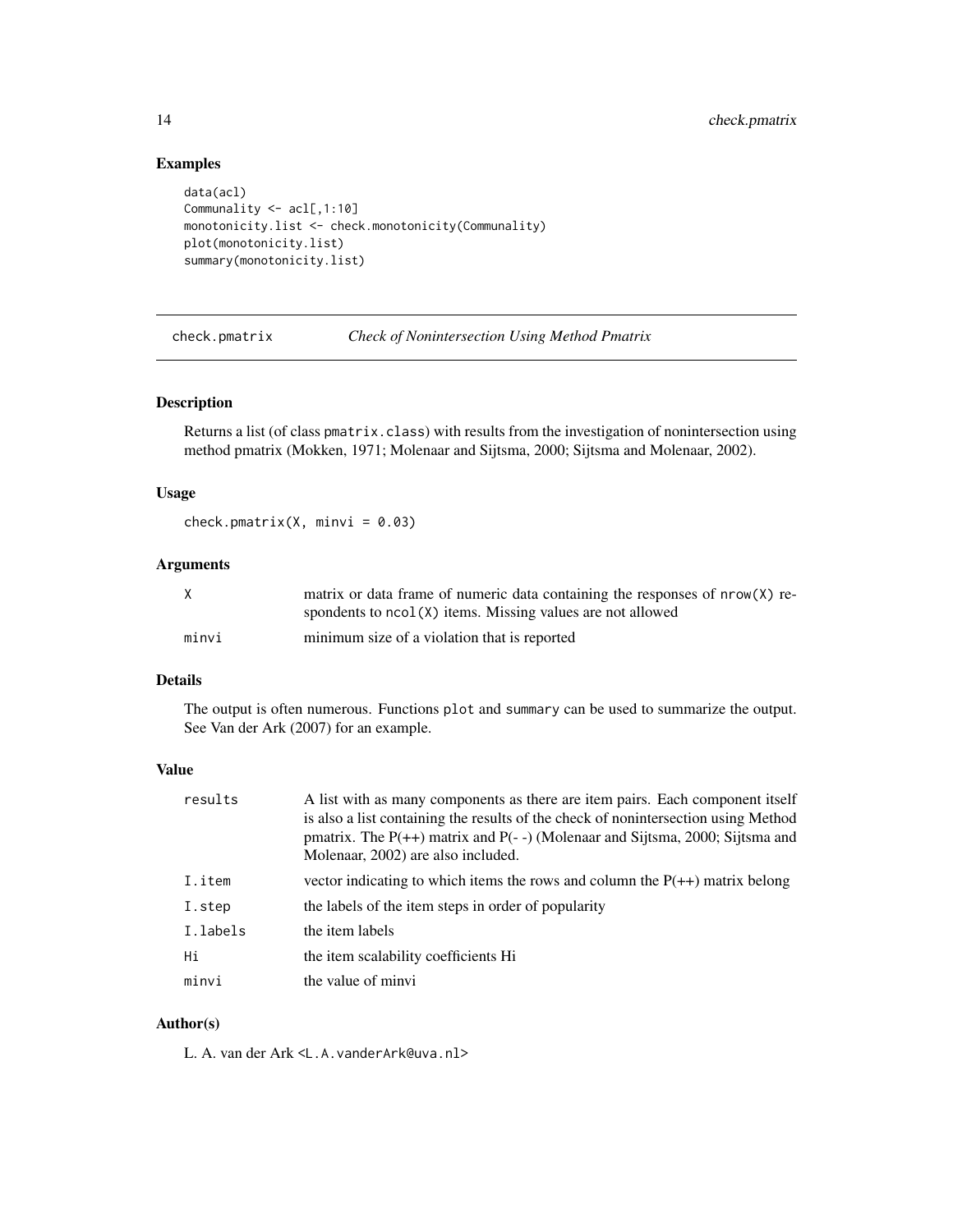# <span id="page-14-0"></span>check.reliability 15

# References

Mokken, R. J. (1971) *A Theory and Procedure of Scale Analysis*. Berlin, Germany: De Gruyter.

Molenaar, I.W. and Sijtsma, K. (2000) *User's Manual MSP5 for Windows* [Software manual]. Groningen, The Netherlands: IEC ProGAMMA.

Sijtsma, K, and Molenaar, I. W. (2002) *Introduction to nonparametric item response theory*. Thousand Oaks, CA: Sage.

Van der Ark, L. A. (2007). Mokken scale analysis in R. *Journal of Statistical Software*. [http:](http://www.jstatsoft.org/v20/i11) [//www.jstatsoft.org/v20/i11](http://www.jstatsoft.org/v20/i11)

#### See Also

[check.errors](#page-8-1), [check.iio](#page-9-1), [check.monotonicity](#page-11-1), [check.reliability](#page-14-1) [check.restscore](#page-16-1), [coefH](#page-17-1), [plot.pmatrix.class](#page-23-1), [summary.pmatrix.class](#page-29-1)

# Examples

```
data(acl)
Communality <- acl[,1:10]
pmatrix.list <- check.pmatrix(Communality)
plot(pmatrix.list)
summary(pmatrix.list)
```
<span id="page-14-1"></span>check.reliability *Computation of reliability statistics*

#### Description

Returns a list of reliability statistics: Molenaar Sijtsma (MS, 1984, 1988) statistic (a.k.a rho; also see, Sijtsma and Molenaar, 1987; Van der Ark, 2010), Cronbach's (1951) alpha, Guttman's (1945) lambda 2, and the latent class reliability coefficient (LCRC; Van der Ark, Van der Palm, and Sijtsma, 2011).

#### Usage

```
check.reliability(X, MS = TRUE, alpha = TRUE, lambda.2 = TRUE,
LCRC = FALSE, nclass = nclass.default)
```
# Arguments

| $\times$    | matrix or data frame of numeric data containing the responses of $nrow(X)$ re-<br>spondents to ncol(X) items. Missing values are not allowed |
|-------------|----------------------------------------------------------------------------------------------------------------------------------------------|
| MS.         | Boolean. If TRUE, The MS statistic is computed.                                                                                              |
| alpha       | Boolean. If TRUE, Cronbach's alpha is computed.                                                                                              |
| lambda.2    | Boolean. If TRUE, Guttman's Lambda 2 is computed.                                                                                            |
| <b>LCRC</b> | Boolean. If TRUE, the LCRC is computed.                                                                                                      |
| nclass      | Integer. Number of latent classes for the computation of LCRC. By default: the<br>number of items minus 1.                                   |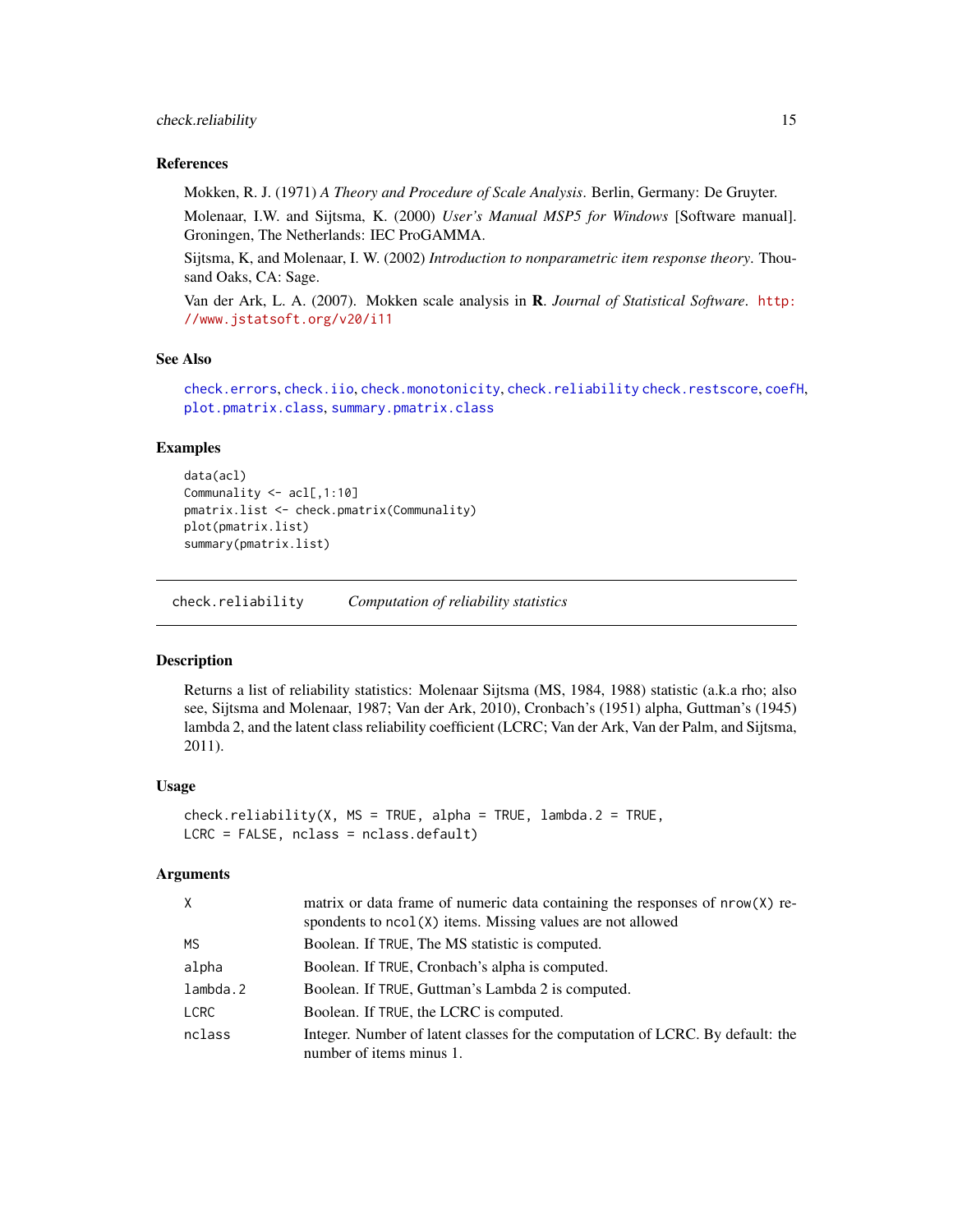#### <span id="page-15-0"></span>Details

The computation of LCRC depends on the package poLCA, which in its turn depends on the packages MASS and scatterplot3d. Computation of the LCRC may be time consuming if the number of latent classes is large. The optimal number of latent classes should be determined prior to the computation of the LCRC, using software for latent class analysis (e.g., the R-package poLCA).

#### Value

| МS          | Molenaar Sijtsma statistic (a.k.a. rho). |
|-------------|------------------------------------------|
| alpha       | Cronbach's alpha                         |
| lambda.2    | Guttman's Lambda 2                       |
| <b>LCRC</b> | LCRC.                                    |

# Author(s)

L. A. van der Ark <L.A.vanderArk@uva.nl>

# References

Cronbach, L. (1951). Coefficient alpha and the internal structure of tests. *Psychometrika, 16*, 297- 334.

Guttman, L. (1945). A basis for analyzing test-retest reliability. *Psychometrika, 10*,255-282.

Molenaar, I. W. and K. Sijtsma (1984). Internal consistency and reliability in Mokken's nonparametric item response model. *Tijdschrift voor onderwijsresearch, 9*, 257–268.

Molenaar, I. W. and K. Sijtsma (1988). Mokken's approach to reliability estimation extended to multicategory items. *Kwantitatieve methoden, 9(28)*, 115-126.

Sijtsma, K. and I. W. Molenaar (1987). Reliability of test scores in nonparametric item response theory. *Psychometrika, 52*,79-97.

Van der Ark, L. A. (2007). Mokken scale analysis in R. *Journal of Statistical Software*. [http:](http://www.jstatsoft.org/v20/i11) [//www.jstatsoft.org/v20/i11](http://www.jstatsoft.org/v20/i11)

Van der Ark, L. A. (2010). Computation of the Molenaar Sijtsma statistic. In A. Fink, B. Lausen, W. Seidel, and A. Ultsch (Eds.), *Advances in data analysis, data handling and business intelligence* (pp. 775-784). Berlin: Springer.

Van der Ark, L. A., D. W. van der Palm, and K. Sijtsma (2011). A latent class approach to estimating test-score reliability. *Applied Psychological Measurement, 35*, 380-392.

# See Also

[check.errors](#page-8-1), [check.iio](#page-9-1), [check.monotonicity](#page-11-1), [check.pmatrix](#page-13-1) [check.restscore](#page-16-1), [coefH](#page-17-1)

# Examples

```
data(acl)
Communality <- acl[,1:10]
check.reliability(Communality, LCRC = TRUE)
```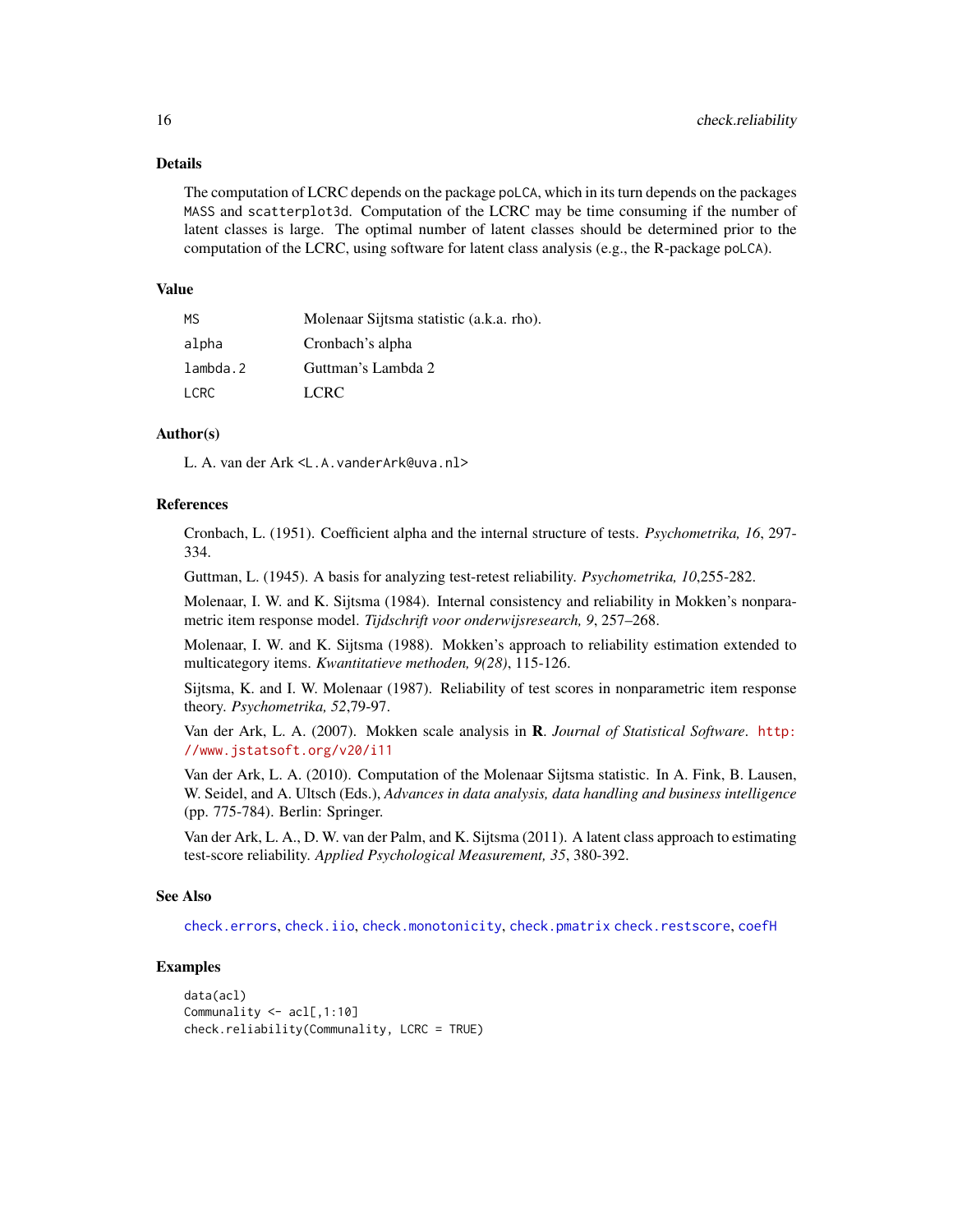<span id="page-16-1"></span><span id="page-16-0"></span>

# Description

Returns a list (of class restscore.class) with results from the investigation of nonintersection using method restscore (Mokken, 1971; Molenaar and Sijtsma, 2000; Sijtsma and Molenaar, 2002).

# Usage

```
check. \n  restscore(X, minvi = 0.03, minsize = default. \n  minsize)
```
#### Arguments

| X       | matrix or data frame of numeric data containing the responses of $nrow(X)$ re-   |
|---------|----------------------------------------------------------------------------------|
|         | spondents to $ncol(X)$ items. Missing values are not allowed                     |
| minvi   | minimum size of a violation that is reported                                     |
| minsize | minimum size of a rest score group. By default minsize = $N/10$ if $N \ge 500$ ; |
|         | minsize = $N/5if$ 250 $\leq N <$ 500; and minsize = max( $N/3,$ 50) if $N <$ 250 |

# Details

The output is often numerous. Procedure may be slow for large data sets. Functions plot and summary can be used to summarize the output. See Van der Ark (2007) for an example.

# Value

| results  | A list with as many components as there are item pairs. Each component itself      |
|----------|------------------------------------------------------------------------------------|
|          | is also a list containing the results of the check of nonintersection using method |
|          | restscore.                                                                         |
| I.labels | The item labels                                                                    |
| Hi       | The item scalability coefficients                                                  |
| m        | The number of answer categories.                                                   |

#### Author(s)

L. A. van der Ark <L.A.vanderArk@uva.nl>

# References

Mokken, R. J. (1971) *A Theory and Procedure of Scale Analysis*. Berlin, Germany: De Gruyter.

Molenaar, I.W. and Sijtsma, K. (2000) *User's Manual MSP5 for Windows* [Software manual]. Groningen, The Netherlands: IEC ProGAMMA.

Sijtsma, K, and Molenaar, I. W. (2002) *Introduction to nonparametric item response theory*. Thousand Oaks, CA: Sage.

Van der Ark, L. A. (2007). Mokken scale analysis in R. *Journal of Statistical Software*. [http:](http://www.jstatsoft.org/v20/i11) [//www.jstatsoft.org/v20/i11](http://www.jstatsoft.org/v20/i11)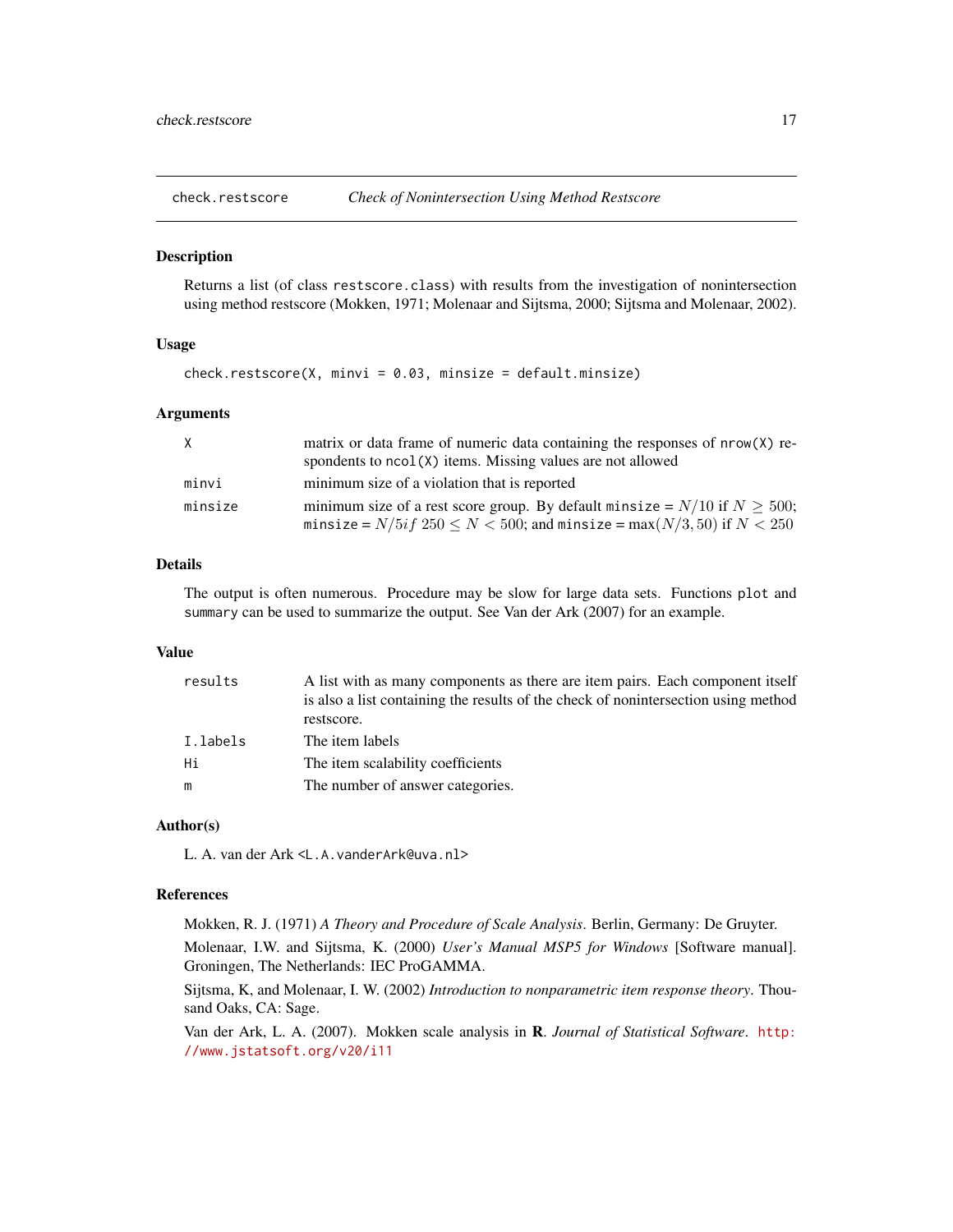# See Also

```
check.errors, check.iio, check.monotonicity, check.pmatrix, check.reliability coefH,
plot.restscore.class, summary.restscore.class
```
#### Examples

```
data(acl)
Communality <- acl[,1:10]
restscore.list <- check.restscore(Communality)
plot(restscore.list)
summary(restscore.list)
```
<span id="page-17-1"></span>coefH *Scalability coefficents H*

# Description

Computes item-pair scalability coefficents Hij, item scalability coefficents Hi, and scale scalability coefficent H (Loevinger, 1948; Mokken, 1971, pp. 148-153; Molenaar and Sijtsma, 2000, pp. 11- 13; Sijtsma and Molenaar, chap. 4; Van der Ark, 2007; 2010), as well as their standard errors (Kuijpers, Van der Ark, and Croon, 2013; also see Van der Ark, Croon, and Sijtsma, 2008). It is possible to compare scalability coefficients across groups using the item-step ordering of the entire sample (cf. CHECK=GROUPS option in MSP; Molenaar and Sijtsma, 2000).

#### Usage

 $coeff(X, se = TRUE, nice.output = TRUE, group.var = NULL)$ 

#### **Arguments**

| X           | matrix or data frame of numeric data containing the responses of $nrow(X)$ re-<br>spondents to ncol(X) items. Missing values are not allowed |
|-------------|----------------------------------------------------------------------------------------------------------------------------------------------|
| se          | Logical: If TRUE, the standard errors of the scalability coefficients are given                                                              |
| nice.output | Logical: If TRUE, scalability coefficients and standard errors are combined in an<br>a single object of class noquote                        |
| group.var   | vector of length $nrow(X)$ or matrix with number of rows equal to $nrow(X)$ to be<br>used as grouping variable                               |

# Details

May not work if any of the item variances equals zero. Such items should not be used in a test and removed from the data frame.

If nice.output = TRUE and se = TRUE, the result is a list of 3 objects of class noquote; if nice.output = FALSE and se = TRUE, the result is a list of 6 matrices (3 for the scalability coefficients and 3 for the standard errors); and if  $se = FALSE$ , the result is a list of 3 matrices (for the scalability coefficients. if group. var =  $Y$  with Y having K values, an additional element

<span id="page-17-0"></span>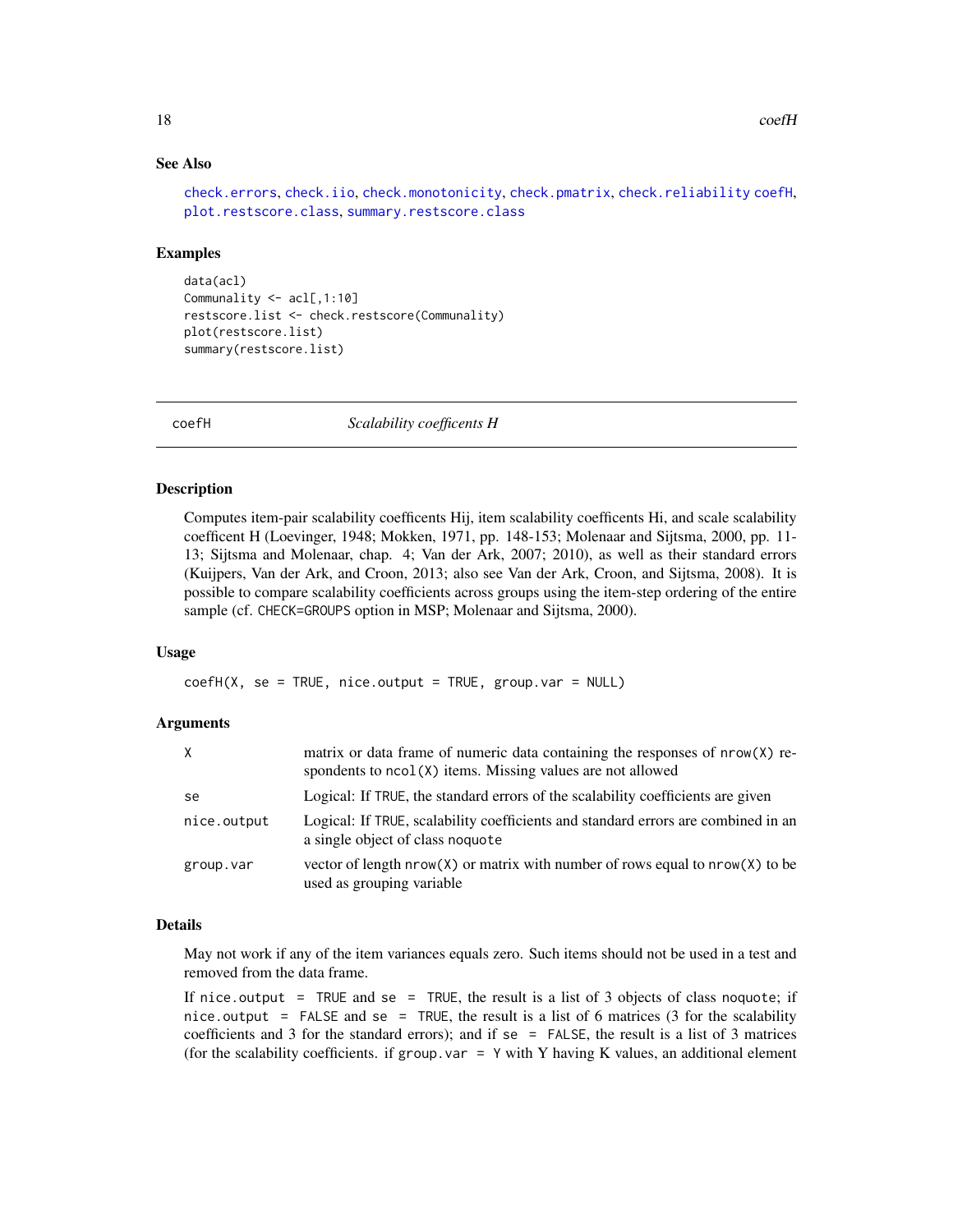#### <span id="page-18-0"></span> $\text{coeff}$  19

named Groups is added to the list. Element Groups shows the scalability coefficients per group ordered by means of [sort](#page-0-0) (see [Sys.getlocale](#page-0-0) for details). group.var returns coefficients for groups containing at least two case. Computation of standard errors can be slow for a combination of a large sample size and a large number of items.

# Value

| Hij    | scalability coefficients of the item pairs (possibly with standard errors; see de-<br>tails)                                       |
|--------|------------------------------------------------------------------------------------------------------------------------------------|
| Hi     | vector containing scalability coefficients of the items (possibly with standard<br>errors; see details)                            |
| H      | scalability coefficient of the entire scale (possibly with standard error; see de-<br>tails)                                       |
| se.Hij | standard errors of the scalability coefficients of the item pairs (only if $nice$ output = FALSE<br>and $se = TRUE$ ; see details) |
| se.Hi  | standard errors of the scalability coefficients of the items (see details)                                                         |
| se.H   | standard error of the scalability coefficient of the entire scale (see details)                                                    |
| Groups | Scalability coefficient for subgroups (see details)                                                                                |
|        |                                                                                                                                    |

# Author(s)

L. A. van der Ark <L.A.vanderArk@uva.nl>

# References

Kuijpers, R. E., Van der Ark, L. A., and Croon, M. A. (2013). Standard errors and confidence intervals for scalability coefficients in Mokken scale analysis using marginal models. *Sociological Methodology, 43,* 42-69.

Loevinger, J. (1948). The technique of homogeneous tests compared with some aspects of 'scale analysis' and factor analysis. *Psychological Bulletin, 45*, 507-530.

Mokken, R. J. (1971) *A Theory and Procedure of Scale Analysis*. Berlin, Germany: De Gruyter.

Molenaar, I.W. and Sijtsma, K. (2000) *User's Manual MSP5 for Windows* [Software manual]. Groningen, The Netherlands: IEC ProGAMMA.

Sijtsma, K., and Molenaar, I. W. (2002) *Introduction to nonparametric item response theory*. Thousand Oaks, CA: Sage.

Van der Ark, L. A. (2007). Mokken scale analysis in R. *Journal of Statistical Software, 20* (11), 1-19. <http://www.jstatsoft.org/v20/i11>

Van der Ark, L. A. (2010). Getting started with Mokken scale analysis in R. Unpublished manuscript. <https://sites.google.com/a/tilburguniversity.edu/avdrark/mokken>

Van der Ark, L. A., Croon, M. A., and Sijtsma (2008). Mokken scale analysis for dichotomous items using marginal models. *Psychometrika, 73*, 183-208.

#### See Also

[coefZ](#page-19-1), [search.normal](#page-5-1)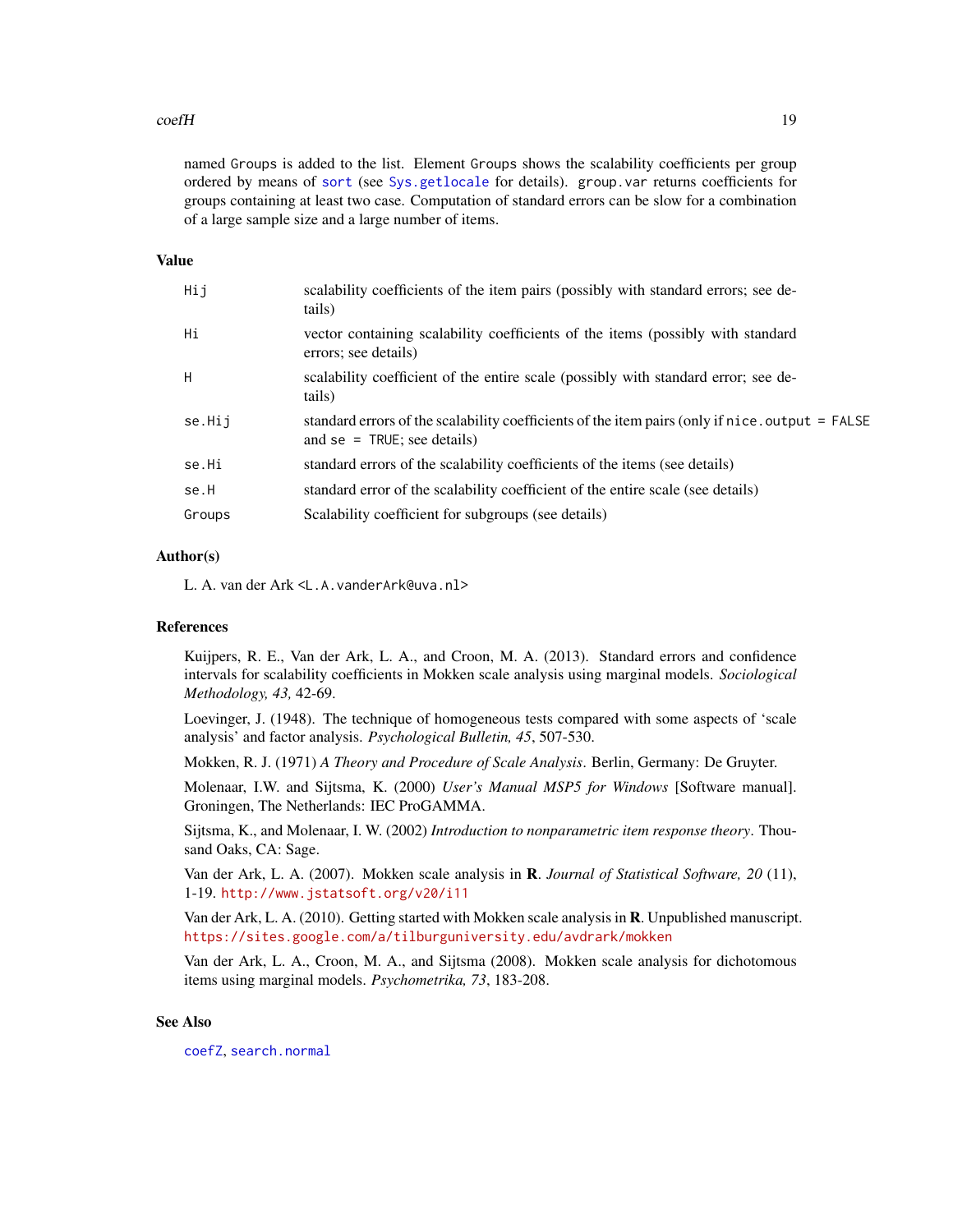# Examples

```
data(acl)
Communality <- acl[,1:10]
coefH(Communality)
coefH(Communality, se=FALSE)
subgroup \le ifelse(acl[,11] \le 2,1,2)
coefH(Communality, group.var = subgroup)
```
# <span id="page-19-1"></span>coefZ *Computation of Z-Values*

# Description

Computes Zij-values of item pairs, Zi-values of items, and Z-value of the entire scale, which are used to test whether Hij, Hi, and H, respectively, are significantly greater than zero (Molenaar and Sijtsma, 2000, pp. 59-62; Sijtsma and Molenaar, p. 40; Van der Ark, 2007; 2010).

Used in the function aisp

#### Usage

coefZ(X)

# Arguments

X matrix or data frame of numeric data containing the responses of nrow(X) respondents to ncol(X) items. Missing values are not allowed

# Details

Unlike coefH, standard errors are not provided.

# Value

| Zij | matrix containing the Z-values of the item-pairs |
|-----|--------------------------------------------------|
| Ζi  | vector containing Z-values of the items          |
|     | Z-value of the entire scale                      |

#### Author(s)

L. A. van der Ark <L.A.vanderArk@uva.nl>

<span id="page-19-0"></span>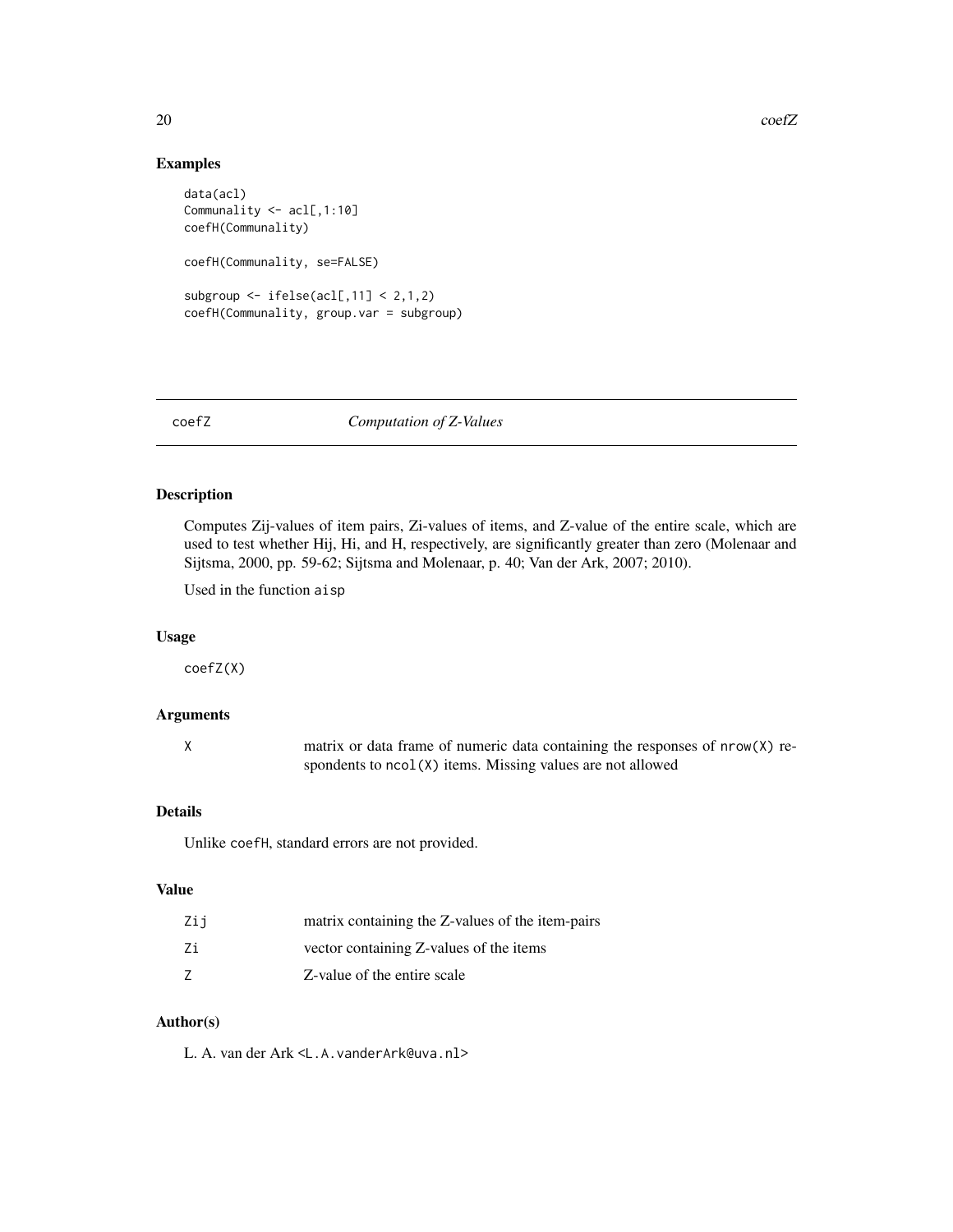# <span id="page-20-0"></span>plot.iio.class 21

# References

Molenaar, I.W. and Sijtsma, K. (2000) *User's Manual MSP5 for Windows* [Software manual]. Groningen, The Netherlands: IEC ProGAMMA.

Sijtsma, K, and Molenaar, I. W. (2002) *Introduction to nonparametric item response theory*. Thousand Oaks, CA: Sage.

Van der Ark, L. A. (2007). Mokken scale analysis in R. *Journal of Statistical Software*. [http:](http://www.jstatsoft.org/v20/i11) [//www.jstatsoft.org/v20/i11](http://www.jstatsoft.org/v20/i11)

Van der Ark, L. A. (2010). Getting started with Mokken scale analysis in R. Unpublished manuscript. <https://sites.google.com/a/tilburguniversity.edu/avdrark/mokken>

# See Also

[coefH](#page-17-1), [aisp](#page-5-2)

# Examples

```
data(acl)
Communality <- acl[,1:10]
coefH(Communality)
coefZ(Communality)
```
<span id="page-20-1"></span>plot.iio.class *Plot iio.class objects*

# Description

S3 Method to plot objects of class iio.class. Graphic display of the checks of iio. One graph for each item plotting the estimated item response functions.

# Usage

```
## S3 method for class 'iio.class'
plot(x, item.pairs = all.pairs, plot.ci = TRUE, color.ci = c("orange","yellow"),
alpha.ci = .05, ask = TRUE, \ldots)
```
#### Arguments

| $\mathsf{x}$ | Object of class iio.class produced by check.iio.                                                                                                                                                                                                                                                                                                                                                                     |  |  |
|--------------|----------------------------------------------------------------------------------------------------------------------------------------------------------------------------------------------------------------------------------------------------------------------------------------------------------------------------------------------------------------------------------------------------------------------|--|--|
| item.pairs   | vector containing the numbers of the item pairs for which the results are depicted<br>graphically. For example, item. pairs $= 1$ prints the results for items 1 and 2,<br>item.pairs = $2$ prints the results for items 1 and 3, item.pairs = $J$ prints<br>the results for items 1 and \$J\$, and item.pairs = $J+1$ prints the results for<br>items 2 and 3. Default the results for all item pairs are depicted. |  |  |
| plot.ci      | Boolean. If TRUE (default), then confidence envelops are plotted around ISRFs.                                                                                                                                                                                                                                                                                                                                       |  |  |
| color.ci     | Color of the plotted confidence envelops. Defaults are orange for the first item<br>and yellow for the second item.                                                                                                                                                                                                                                                                                                  |  |  |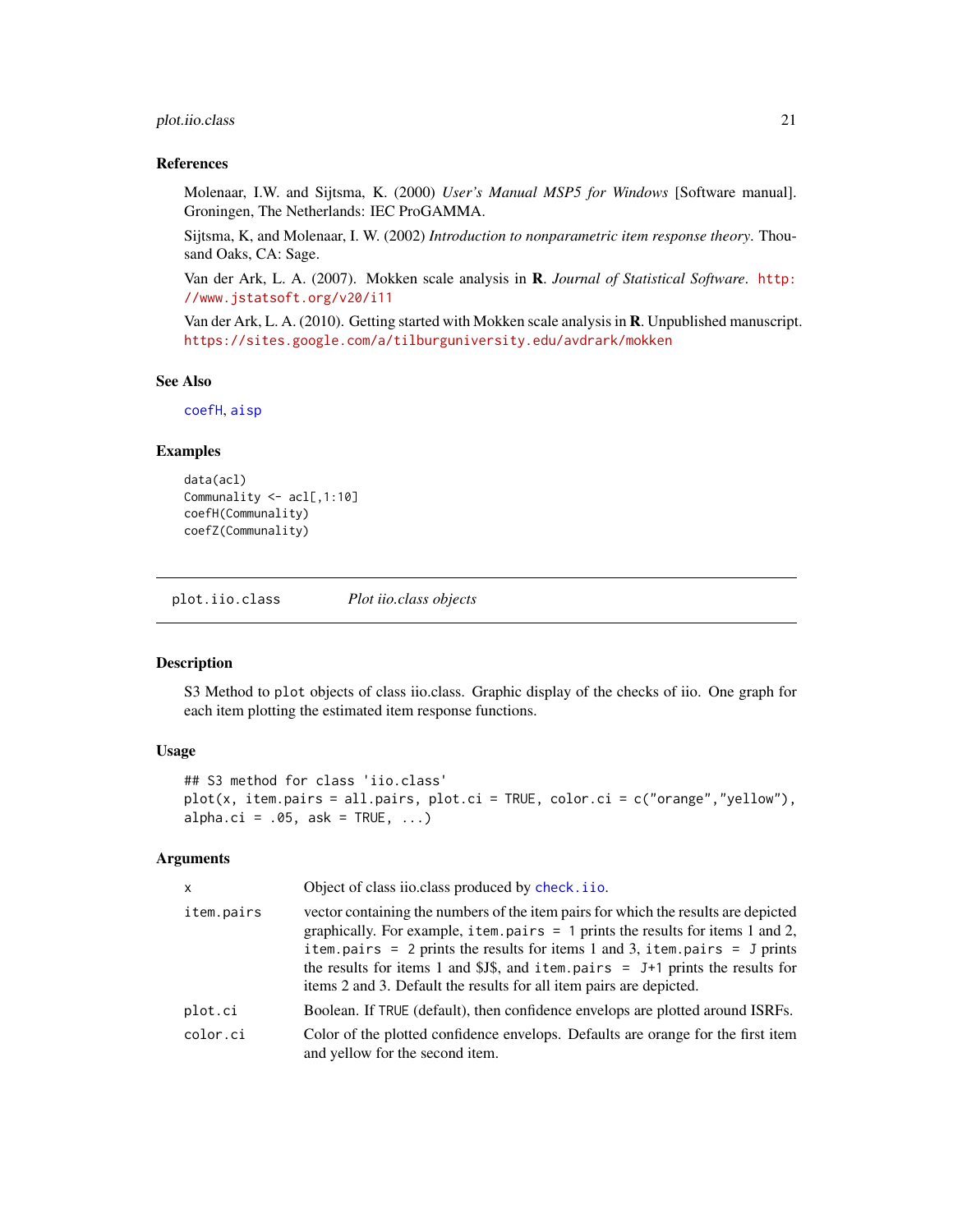<span id="page-21-0"></span>

| alpha.ci | Type of plotted (1 - alpha) confidence intervals. By default 95-percent confi-<br>dence intervals are depicted                                    |
|----------|---------------------------------------------------------------------------------------------------------------------------------------------------|
| ask      | Boolean. If TRUE (default), then par ("ask"=TRUE); i.e., a hard return between<br>subsequent plots is required. If FALSE, then par ("ask"=FALSE). |
| .        | Optional graphical parameters will be ignored                                                                                                     |

# Details

The plot function corresponds to method MIIO; each graph plots the estimated item response functions (item rest-score functions) for two items. For details of the method, see Ligtvoet et al. (2010, 2011); Sijtsma et al. (2012). For details of the confidence envelopes, see Van der Ark (2012b). For the implementation in R, see Van der Ark (2012a). For ask==FALSE, the default graphic device in R may only display the last graph.

# Value

Returns a graph.

# Author(s)

L. A. van der Ark <L.A.vanderArk@uva.nl>

# References

Ligtvoet, R., L. A. van der Ark, J. M. te Marvelde, and K. Sijtsma (2010). Investigating an invariant item ordering for polytomously scored items. *Educational and Psychological Measurement, 70*, 578-595.

Ligtvoet, R., L. A. van der Ark, W. P. Bergsma, and K. Sijtsma (2011). Polytomous latent scales for the investigation of the ordering of items. *Psychometrika, 76*, 200-216.

Sijtsma, K., R. R. Meijer, and L. A. van der Ark (2011). Mokken scale analysis as time goes by: An update for scaling practitioners. *Personality and Individual Differences, 50*, 31-37.

Van der Ark, L. A. (2012). New developments in Mokken scale analysis in R. *Journal of Statistical Software, 48* (5), 1-27. <http://www.jstatsoft.org/v20/i11>

Van der Ark, L. A. (2014). Visualizing uncertainty of estimated response functions in nonparametric item response theory. In R. E. Millsap, L. A. van der Ark, D. Bolt, and C. M. Woods (Eds.), *New developments in quantitative psychology* (pp. 59-68). New York: Springer.

# See Also

[check.iio](#page-9-1), [summary.iio.class](#page-26-1)

#### Examples

```
data(acl)
Communality <- acl[,1:10]
iio.list <- check.iio(Communality)
summary(iio.list)
plot(iio.list)
```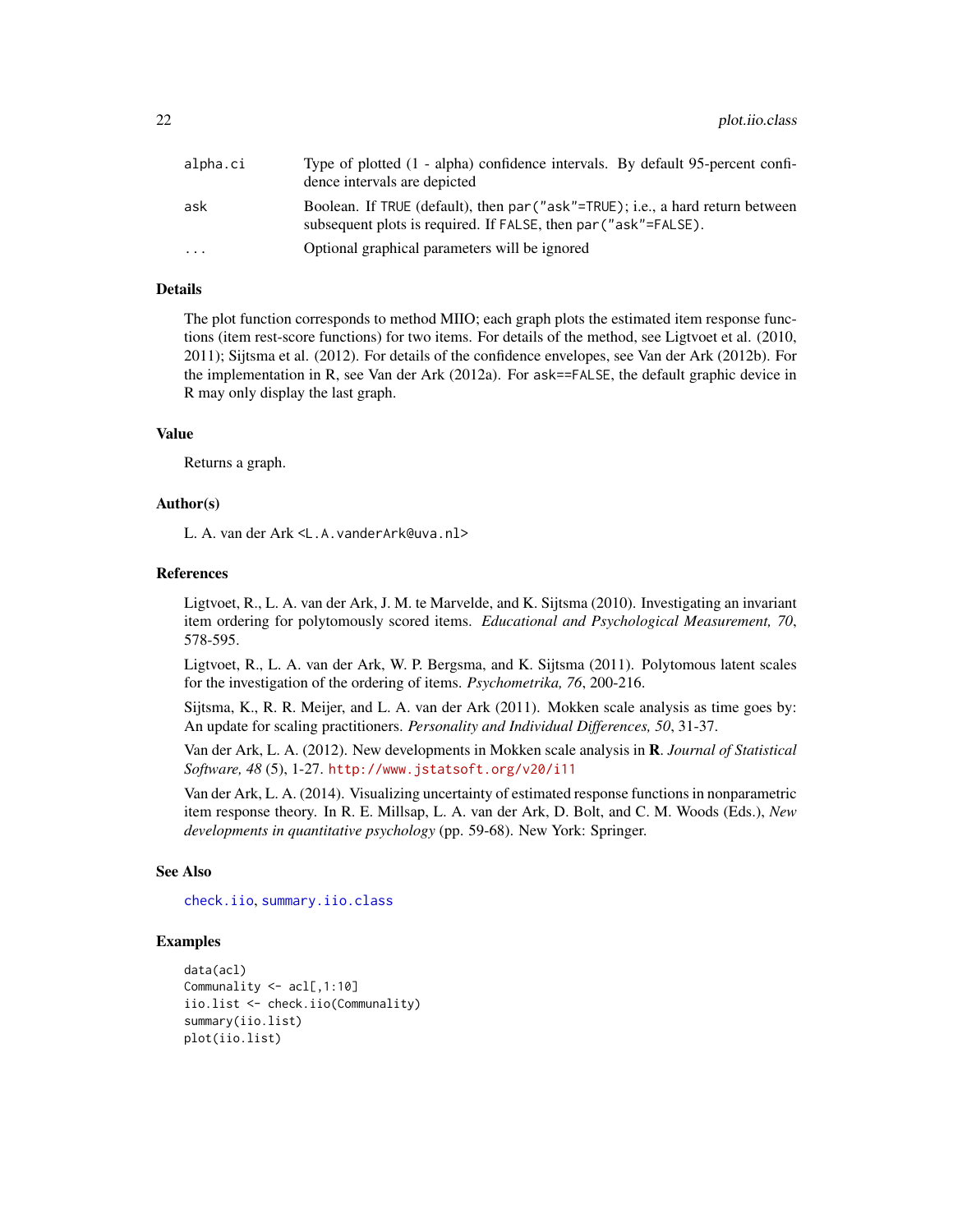<span id="page-22-1"></span><span id="page-22-0"></span>plot.monotonicity.class

*Plot monotonicity.class objects*

# Description

S3 Method to plot objects of class monotonicity.class. Graphic display of the checks of monotonicity. One graph for each item plotting the estimated item step response functions and/or item response function, plus confidence envelopes (Van der Ark, 2012).

# Usage

```
## S3 method for class 'monotonicity.class'
plot(x, items = all.items, curves = "both", plot.ci = TRUE, color.ci = "orange",
alpha.ci = .05, ask = TRUE, \ldots)
```
# Arguments

| $\mathsf{x}$ | Object of class monotonicity.class produced by check.monotonicity.                                                                                                                   |  |  |  |  |
|--------------|--------------------------------------------------------------------------------------------------------------------------------------------------------------------------------------|--|--|--|--|
| items        | vector containing the numbers of the items for which the results are depicted<br>graphically. Default the results for all items are depicted.                                        |  |  |  |  |
| curves       | "ISRF": Item step response functions (ISRFs) are depicted; "IRF": item re-<br>sponse functions (IRFs) are depicted; "both": Both ISRFs and IRFs are de-<br>picted. Default is "both" |  |  |  |  |
| plot.ci      | Boolean. If TRUE (default), then confidence envelops are plotted around IRFs<br>and ISRFs.                                                                                           |  |  |  |  |
| color.ci     | Color of the plotted confidence envelops. Default is orange.                                                                                                                         |  |  |  |  |
| alpha.ci     | Type of plotted (1 - alpha) confidence intervals. By default 95-percent confi-<br>dence intervals are depicted                                                                       |  |  |  |  |
| ask          | Boolean. If TRUE (default), then par ("ask"=TRUE); i.e., a hard return between<br>subsequent plots is required. If FALSE, then par ("ask"=FALSE).                                    |  |  |  |  |
| $\cdots$     | Optional graphical parameters will be ignored                                                                                                                                        |  |  |  |  |

### Details

For details of the method, see Molenaar and Sijtsma (2000) and Sijtsma and Molenaar (2002). For details of the confidence envelopes, see Van der Ark (2012) For the implementation in R, see Van der Ark (2007). For curves=="both", both plots are plotted simultaneously using layout (matrix(c(1,2)1,2)). For ask=="FALSE", the default graphic device in R may only display the last graph.

# Value

Returns a graph.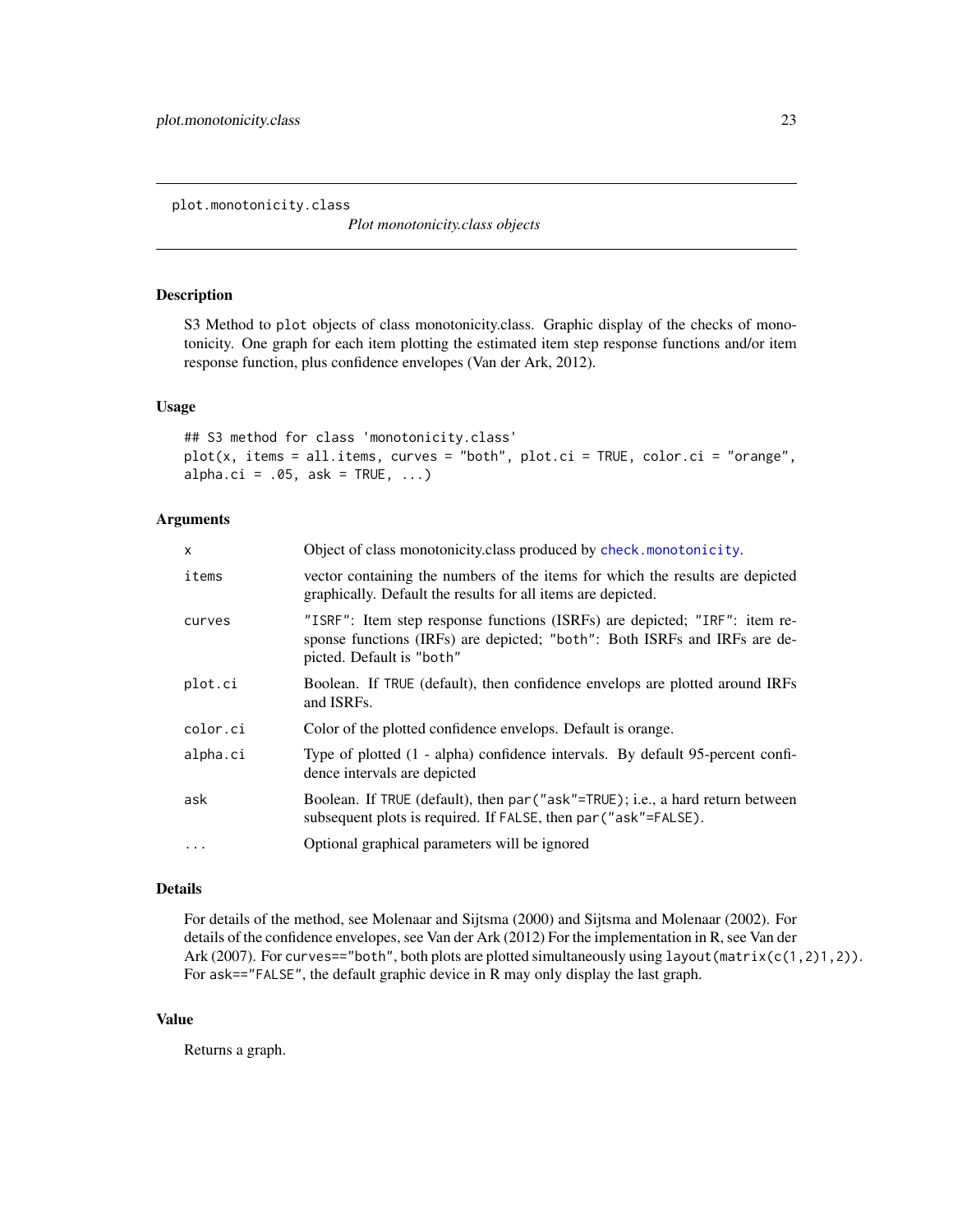#### <span id="page-23-0"></span>Author(s)

L. A. van der Ark <L.A.vanderArk@uva.nl>

#### References

Molenaar, I.W. and Sijtsma, K. (2000) *User's Manual MSP5 for Windows* [Software manual]. Groningen, The Netherlands: IEC ProGAMMA.

Sijtsma, K, and Molenaar, I. W. (2002) *Introduction to nonparametric item response theory*. Thousand Oaks, CA: Sage.

Van der Ark, L. A. (2007). Mokken scale analysis in R. *Journal of Statistical Software*. [http:](http://www.jstatsoft.org/v20/i11) [//www.jstatsoft.org/v20/i11](http://www.jstatsoft.org/v20/i11)

Van der Ark, L. A. (2014). Visualizing uncertainty of estimated response functions in nonparametric item response theory. In R. E. Millsap, L. A. van der Ark, D. Bolt, and C. M. Woods (Eds.), *New developments in quantitative psychology* (pp. 59-68). New York: Springer.

#### See Also

[check.monotonicity](#page-11-1), [summary.monotonicity.class](#page-28-1)

#### Examples

```
data(acl)
Communality <- acl[,1:10]
monotonicity.list <- check.monotonicity(Communality)
plot(monotonicity.list)
summary(monotonicity.list)
```
<span id="page-23-1"></span>plot.pmatrix.class *Plot pmatrix.class objects*

# **Description**

S3 Method to plot objects of class pmatrix.class. Graphic display of the checks of pmatrix. One graph for each item plotting the rows of the  $P(+)$  matrix and rows of the  $P(-)$  matrix. If nonintersection holds the lines in the plots of the  $P(+)$  matrix must be nondecreasing and the lines in the plots of the  $P(-)$  matrix nust be nonincreasing.

# Usage

```
## S3 method for class 'pmatrix.class'
plot(x, items = all.items, pmatrix = "both", plot.ci = FALSE, color.ci = "orange",
alpha.ci = .05, ask = TRUE, \ldots)
```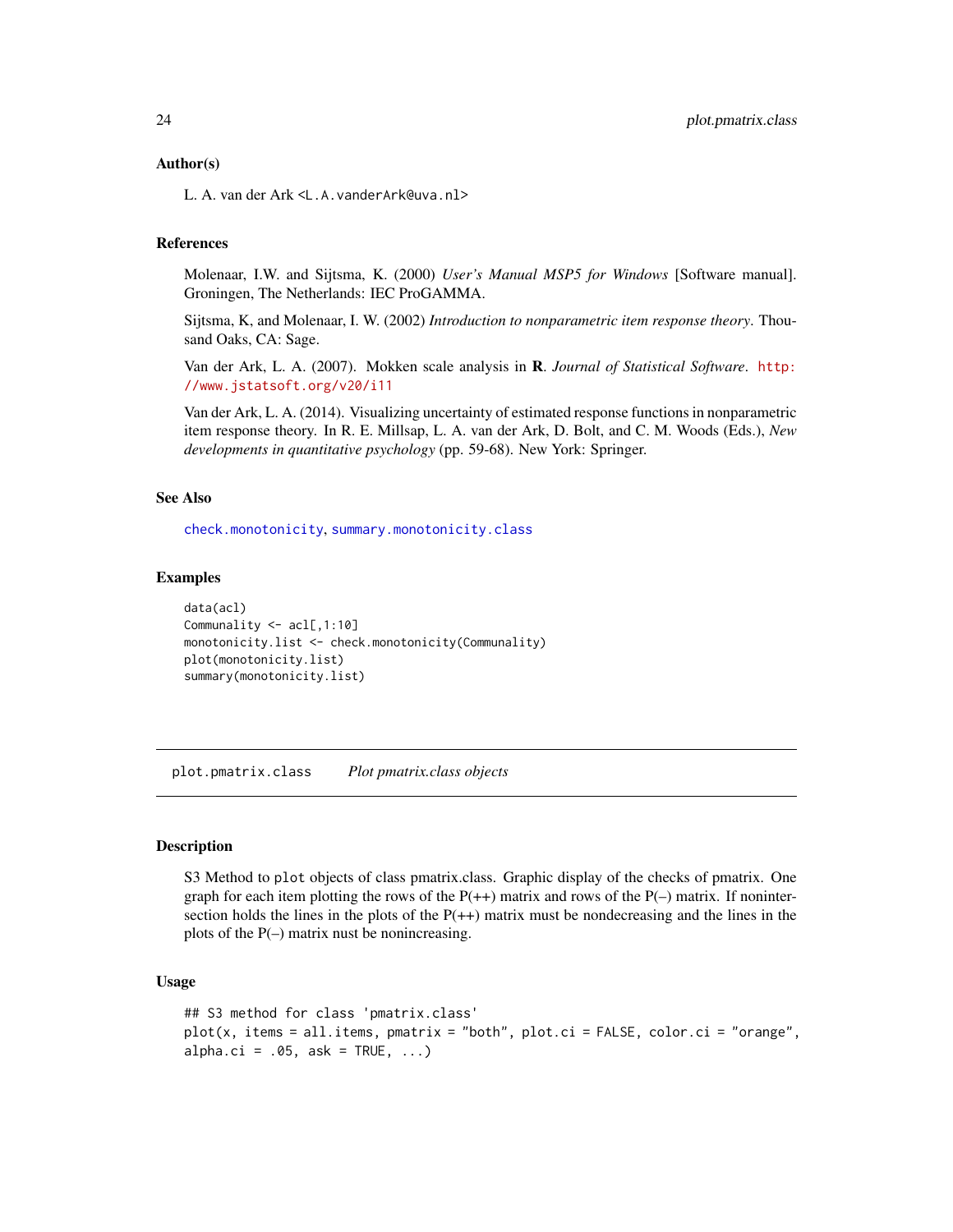#### <span id="page-24-0"></span>**Arguments**

| X        | Object of class pmatrix class produced by check. pmatrix.                                                                                                                                                                                   |  |  |  |  |
|----------|---------------------------------------------------------------------------------------------------------------------------------------------------------------------------------------------------------------------------------------------|--|--|--|--|
| items    | vector containing the numbers of the item pairs for which the results are depicted<br>graphically. Default the results for all items are depicted.                                                                                          |  |  |  |  |
| pmatrix  | Valid options are "ppp", "pmm", and "both". If pmatrix="ppp", then the<br>$P(++)$ matrix is plotted, if pmatrix="pmm", then the $P(-)$ matrix is plotted, if<br>pmatrix="both", then both the $P(++)$ matrix and $P(-)$ matrix are plotted. |  |  |  |  |
| plot.ci  | Boolean. If TRUE, then confidence envelops are plotted around IRFs and ISRFs.                                                                                                                                                               |  |  |  |  |
| color.ci | Color of the plotted confidence envelops. Default is orange.                                                                                                                                                                                |  |  |  |  |
| alpha.ci | Type of plotted (1 - alpha) confidence intervals. By default 95-percent confi-<br>dence intervals are depicted                                                                                                                              |  |  |  |  |
| ask      | Boolean. If TRUE (default), then par ("ask"=TRUE); i.e., a hard return between<br>subsequent plots is required. If FALSE, then par ("ask"=FALSE).                                                                                           |  |  |  |  |
| $\ddots$ | Optional graphical parameters will be ignored                                                                                                                                                                                               |  |  |  |  |

# Details

The default graphic device in R may only display the last graph.

In the plot of the P(++) matrix and the P(–) matrix, the x-axis contains the  $k = (J - 1)m$  item steps not pertaining to item j in order of popularity (ascending). Let  $Y_g = 1$  indicate that the g-th item step has been taken: i.e.  $Xi \geq y$  and let  $Y_g = 0$  indicate that the g-th item step has not been taken: i.e.  $Xi < y$ . The m lines in the plot of the P(++) matrix connect  $P(X_j \ge x, Y_1 =$  $1), \ldots, P(X_j \ge x, Y_k = 1), x = 1, \ldots m$ . The m lines in the plot of the P(–) matrix connect  $P(X_j < x, Y_1 = 0), \ldots, P(X_j < x, Y_k = 0), x = 1, \ldots, m.$ 

If the number of item steps on the x-axis is greater than 10, then the labels are not displayed,

#### Value

Returns a graph.

# Author(s)

L. A. van der Ark <L.A.vanderArk@uva.nl>

# References

Molenaar, I.W. and Sijtsma, K. (2000) *User's Manual MSP5 for Windows* [Software manual]. Groningen, The Netherlands: IEC ProGAMMA.

Sijtsma, K, and Molenaar, I. W. (2002) *Introduction to nonparametric item response theory*. Thousand Oaks, CA: Sage.

Van der Ark, L. A. (2007). Mokken scale analysis in R. *Journal of Statistical Software*. [http:](http://www.jstatsoft.org/v20/i11) [//www.jstatsoft.org/v20/i11](http://www.jstatsoft.org/v20/i11)

#### See Also

[check.pmatrix](#page-13-1), [summary.pmatrix.class](#page-29-1)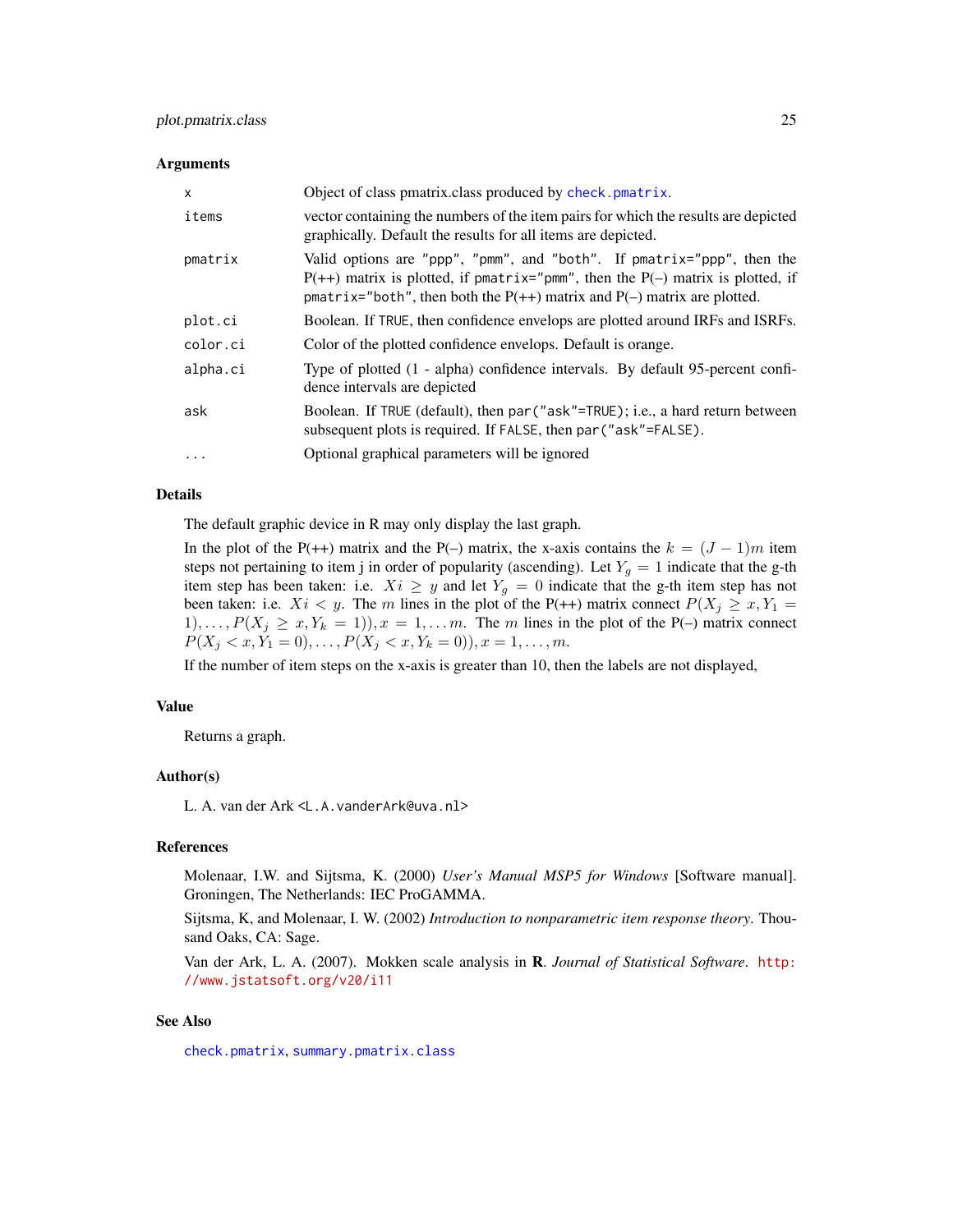# Examples

```
data(acl)
Communality <- acl[,1:10]
pmatrix.list <- check.pmatrix(Communality)
plot(pmatrix.list)
summary(pmatrix.list)
```
<span id="page-25-1"></span>plot.restscore.class *Plot restscore.class objects*

# Description

S3 Method to plot objects of class restscore.class. Graphic display of the checks of restscore. One graph for each item pair plotting the estimated item step response functions (ISRFs); confidence envelopes are optional. Intersections of the lines indicate violations of nonintersection,

# Usage

```
## S3 method for class 'restscore.class'
plot(x, item.pairs = all.pairs, plot.ci = TRUE, color.ci = c("orange","yellow"),
  alpha.ci = .05, ask = TRUE, \ldots)
```
#### Arguments

| x          | Object of class restscore.class produced by check.restscore.                                                                                                                                                                                                                                                                                                                                                         |  |  |  |  |
|------------|----------------------------------------------------------------------------------------------------------------------------------------------------------------------------------------------------------------------------------------------------------------------------------------------------------------------------------------------------------------------------------------------------------------------|--|--|--|--|
| item.pairs | vector containing the numbers of the item pairs for which the results are depicted<br>graphically. For example, item. pairs $= 1$ prints the results for items 1 and 2,<br>item.pairs = $2$ prints the results for items 1 and 3, item.pairs = $J$ prints<br>the results for items 1 and \$J\$, and item.pairs $=$ J+1 prints the results for<br>items 2 and 3. Default the results for all item pairs are depicted. |  |  |  |  |
| plot.ci    | Boolean. If TRUE (default), then confidence envelops are plotted around ISRFs.                                                                                                                                                                                                                                                                                                                                       |  |  |  |  |
| color.ci   | Color of the plotted confidence envelops. Defaults are orange for the first item<br>and yellow for the second item.                                                                                                                                                                                                                                                                                                  |  |  |  |  |
| alpha.ci   | Type of plotted (1 - alpha) confidence intervals. By default 95-percent confi-<br>dence intervals are depicted                                                                                                                                                                                                                                                                                                       |  |  |  |  |
| ask        | Boolean. If TRUE (default), then par ("ask"=TRUE); i.e., a hard return between<br>subsequent plots is required. If FALSE, then par ("ask"=FALSE).                                                                                                                                                                                                                                                                    |  |  |  |  |
|            | Optional graphical parameters will be ignored                                                                                                                                                                                                                                                                                                                                                                        |  |  |  |  |

#### Details

For details of the method, see Molenaar and Sijtsma (2000) and Sijtsma and Molenaar (2002). For details of the confidence envelopes, see Van der Ark (2012) For the implementation in R, see Van der Ark (2007). For ask==FALSE, the default graphic device in R may only display the last graph. The default number of plots can increase rapidly for large numbers of items.

<span id="page-25-0"></span>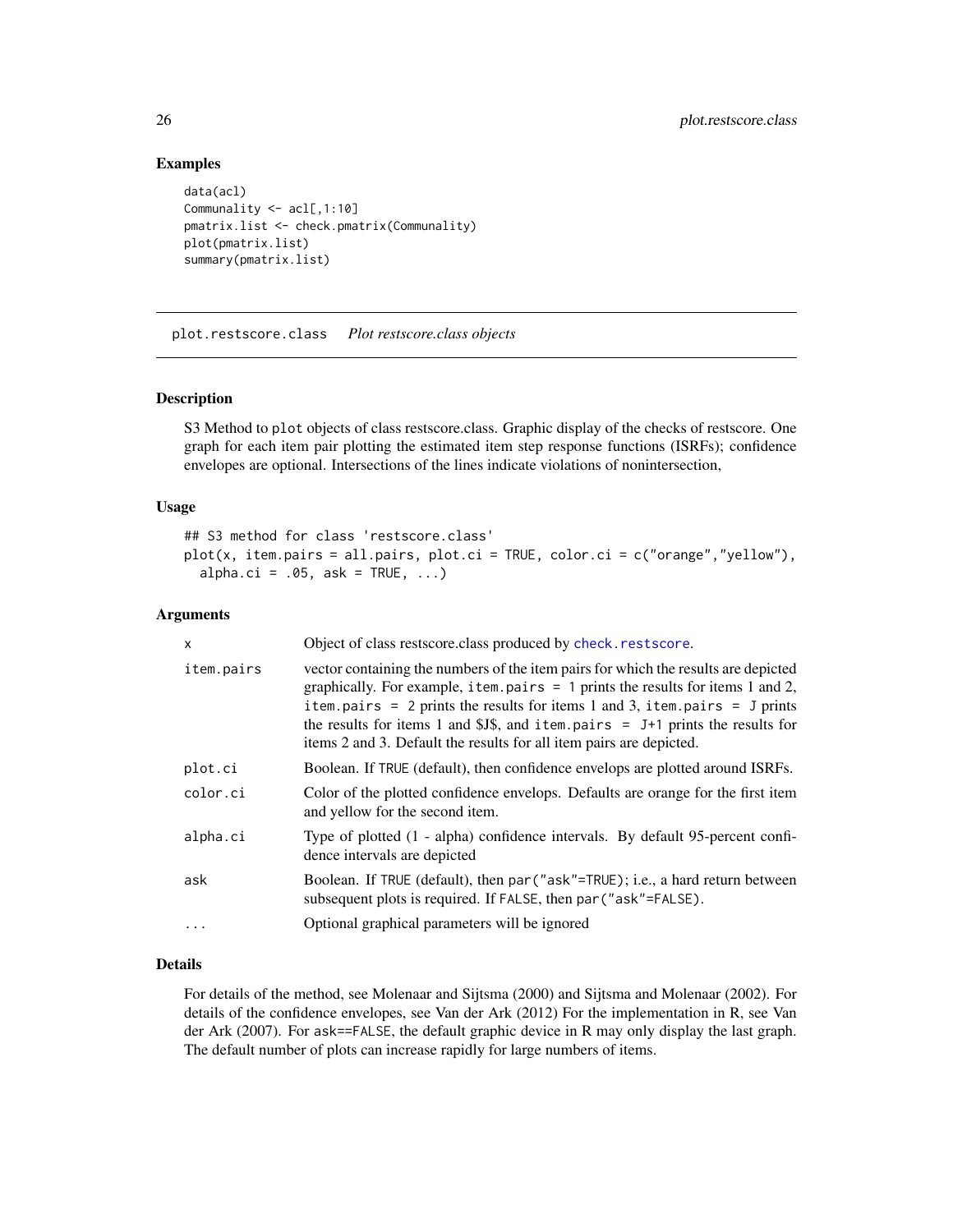# <span id="page-26-0"></span>Value

Returns a graph.

# Author(s)

L. A. van der Ark <L.A.vanderArk@uva.nl>

# References

Molenaar, I.W. and Sijtsma, K. (2000) *User's Manual MSP5 for Windows* [Software manual]. Groningen, The Netherlands: IEC ProGAMMA.

Sijtsma, K, and Molenaar, I. W. (2002) *Introduction to nonparametric item response theory*. Thousand Oaks, CA: Sage.

Van der Ark, L. A. (2007). Mokken scale analysis in R. *Journal of Statistical Software*. [http:](http://www.jstatsoft.org/v20/i11) [//www.jstatsoft.org/v20/i11](http://www.jstatsoft.org/v20/i11)

Van der Ark, L. A. (2014). Visualizing uncertainty of estimated response functions in nonparametric item response theory. In R. E. Millsap, L. A. van der Ark, D. Bolt, and C. M. Woods (Eds.), *New developments in quantitative psychology* (pp. 59-68). New York: Springer.

# See Also

[check.restscore](#page-16-1), [summary.restscore.class](#page-31-1)

#### Examples

```
data(acl)
Communality <- acl[,1:10]
restscore.list <- check.restscore(Communality)
plot(restscore.list)
summary(restscore.list)
```
<span id="page-26-1"></span>summary.iio.class *Summarize iio.class objects*

# Description

S3 Method for summary of objects of class iio.class. Summarize checks of invariant item ordering.

# Usage

```
## S3 method for class 'iio.class'
summary(object, ...)
```
#### Arguments

| object   | list produced by check. i io        |  |
|----------|-------------------------------------|--|
| $\cdots$ | Optional parameters will be ignored |  |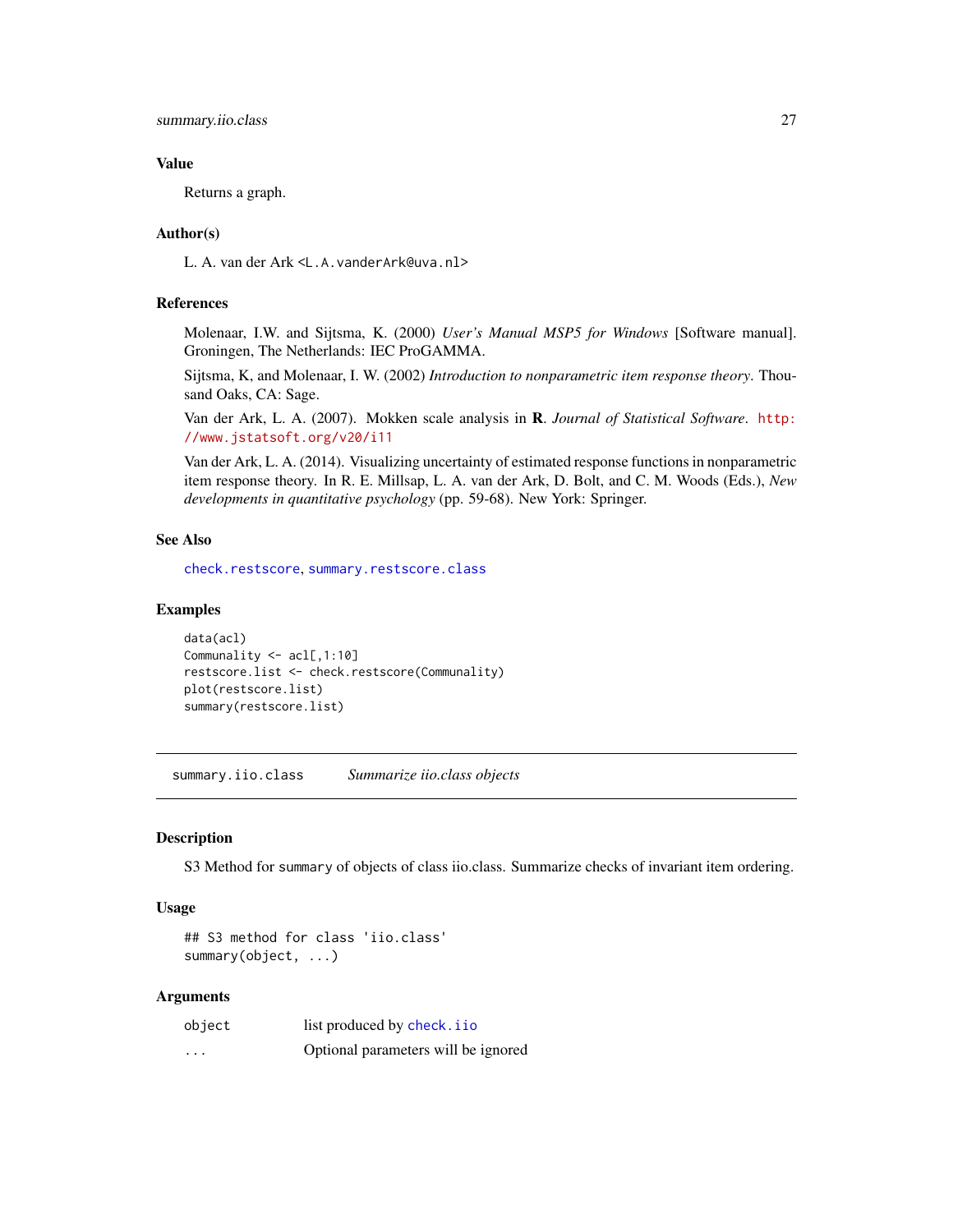# Value

| method             | String describing the method used for investigating invariant item ordering: Ei-<br>ther "MIIO" (Method Manifest Invariant Item Ordering), "MSCPM" (Method<br>Manifest Scale Cumulative Probability Model), or "IT" (Method Increasingness<br>in Transposition)                                                                                                                                                                                                                                                                                                                                                                                                                                                                                                                                                             |  |
|--------------------|-----------------------------------------------------------------------------------------------------------------------------------------------------------------------------------------------------------------------------------------------------------------------------------------------------------------------------------------------------------------------------------------------------------------------------------------------------------------------------------------------------------------------------------------------------------------------------------------------------------------------------------------------------------------------------------------------------------------------------------------------------------------------------------------------------------------------------|--|
| item.summary       | Matrix with ncol(X) rows and 10 columns, showing for each item a summary<br>of the violations of an invariant item ordering: itemH = Item-scalability coef-<br>ficient; #ac = number of active pairs that were investigated; # $vi$ = number of<br>violations in which the item is involved; $\#vi$ / $\#ac$ = propotion of active pairs<br>that is involved in a violation; $maxvi = maximum$ violation; $sum = sum$ of all<br>violations; tmax (for method MIIO), zmax (for method MSCPM), or xmax (for<br>method $IT$ ) = maximum t-value, z-value, and chi-square value, respectively;<br>tsig (for method MIIO), zsig (for method MSCPM), or xsig (for method IT)<br>= number of significant t-values, z-values, and chi-square values, respectively;<br>$crit = Crit$ value (Molenaar and Sijtsma, 2000, pp. 49, 74). |  |
| backward.selection |                                                                                                                                                                                                                                                                                                                                                                                                                                                                                                                                                                                                                                                                                                                                                                                                                             |  |
|                    | Matrix showing the number of violations for each item (rows) at each step of the<br>backward item selection proces (columns). The first column shows the number<br>of violations for each item. Then in an iterative procedure, the item whose re-<br>moval results in the largest decrease of violations is removed and the number of<br>violations is computated again. If the reduction in the number of violations is<br>undecisive then, from the candidate items, the item having the smallest scalabil-<br>ity coefficient is removed. The backward selection procedure stops when there<br>are no more violations.                                                                                                                                                                                                  |  |
| HT                 | Numeric: Coefficient HT for the selected items. Given an IIO, coefficient HT<br>expresses the strength of the ordering (Ligtvoet et al., 2010).                                                                                                                                                                                                                                                                                                                                                                                                                                                                                                                                                                                                                                                                             |  |

# Author(s)

L. A. van der Ark <L.A.vanderArk@uva.nl>

#### References

Ligtvoet, R., L. A. van der Ark, J. M. te Marvelde, and K. Sijtsma (2010). Investigating an invariant item ordering for polytomously scored items. *Educational and Psychological Measurement, 70*, 578-595.

Ligtvoet, R., L. A. van der Ark, W. P. Bergsma, and K. Sijtsma (2011). Polytomous latent scales for the investigation of the ordering of items. *Psychometrika, 76*, 200-216.

Molenaar, I.W. and Sijtsma, K. (2000) *User's Manual MSP5 for Windows* [Software manual]. Groningen, The Netherlands: IEC ProGAMMA.

Sijtsma, K., R. R. Meijer, and L. A. van der Ark (2011). Mokken scale analysis as time goes by: An update for scaling practitioners. *Personality and Individual Differences, 50*, 31-37.

Van der Ark, L. A. (2007). Mokken scale analysis in R. *Journal of Statistical Software, 20* (11), 1-19. <http://www.jstatsoft.org/v20/i11>

Van der Ark, L. A. (2012). New developments in Mokken scale analysis in R. *Journal of Statistical Software, 48*(5), 1-27. <http://www.jstatsoft.org/v48/i5>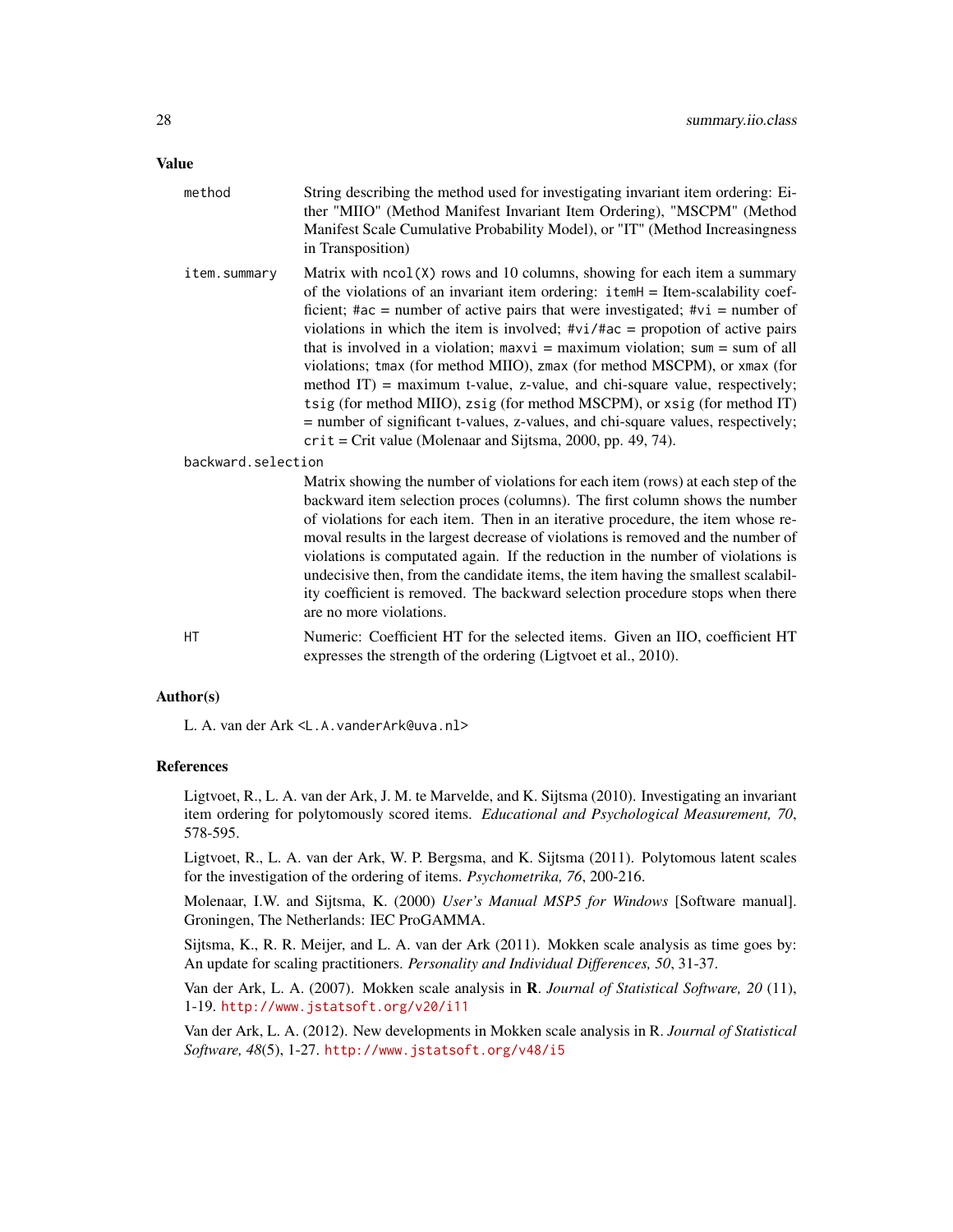# <span id="page-28-0"></span>See Also

[check.iio](#page-9-1)[,plot.iio.class](#page-20-1)

# Examples

```
# Examples from Ligtvoet et al. (2011).
data(cavalini)
X1 <- cavalini[,c(3,5,6,7,9,11,13,14)]
# Use Method MIIO and remove items violating MIIO
iio.list1 <- check.iio(X1)
summary(iio.list1)
plot(iio.list1)
X2 <- X1[,is.na(charmatch(dimnames(X1)[[2]],names(iio.list1$items.removed)))]
# Use Method MSCPM and remove items violating MSCPM
iio.list2 <- check.iio(X2,method="MSCPM")
summary(iio.list2)
X3 <- X2[,is.na(charmatch(dimnames(X2)[[2]],names(iio.list2$items.removed)))]
# Use Method IT
iio.list3 <- check.iio(X3,method="IT")
summary(iio.list3)
```
<span id="page-28-1"></span>summary.monotonicity.class *Summarize monotonicity.class objects*

# Description

S3 Method for summary of objects of class monotonicity.class. Summarizes checks of monotonicity

# Usage

## S3 method for class 'monotonicity.class' summary(object, ...)

# Arguments

| object                  | list produced by check.monotonicity |
|-------------------------|-------------------------------------|
| $\cdot$ $\cdot$ $\cdot$ | Optional parameters will be ignored |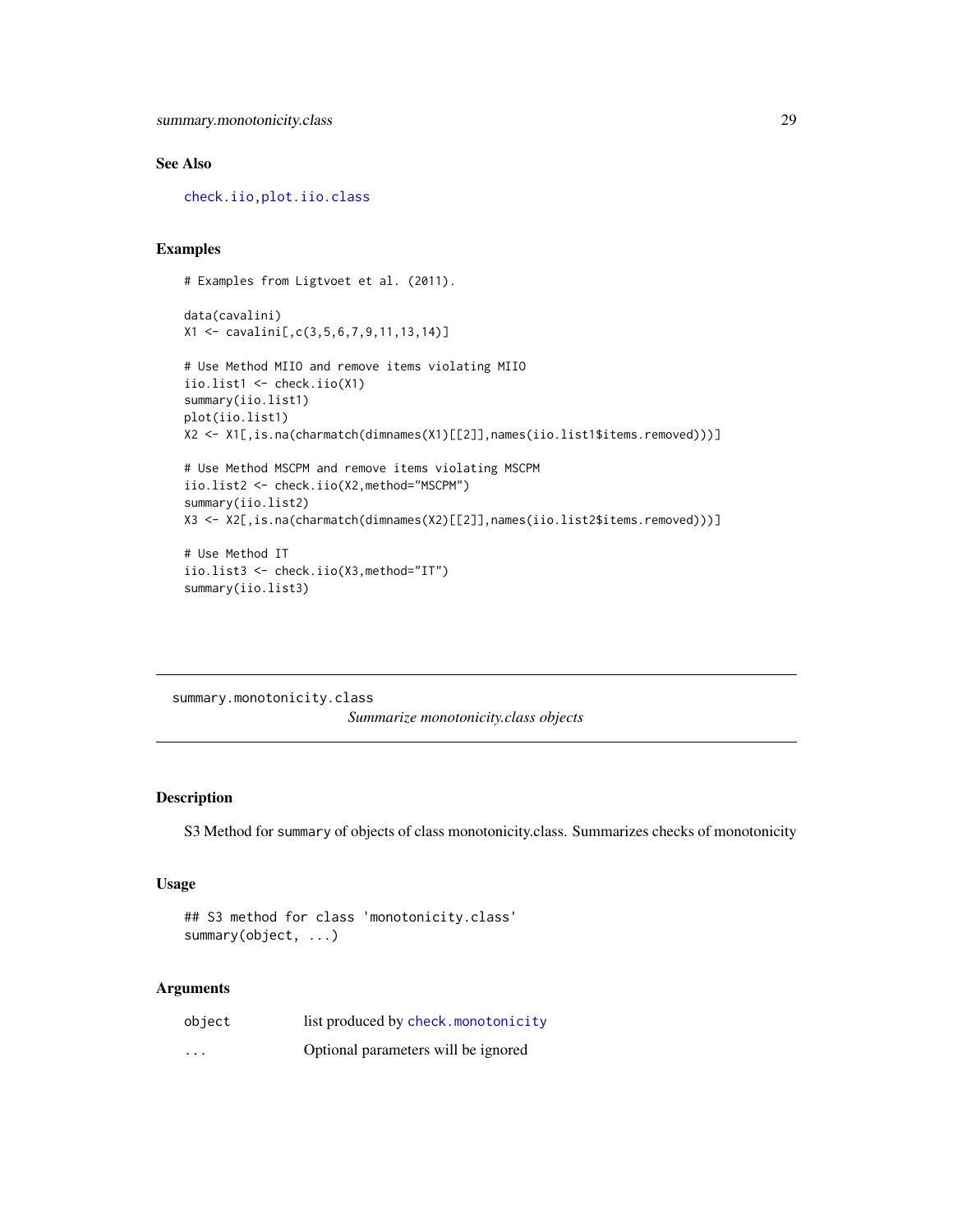#### Value

Matrix with  $ncol(X)$  rows and 10 columns, showing for each item a summary of the violations of monotonicity: itemH = Item-scalability coefficient; #ac = number of active pairs that were investigated;  $\#vi$  = number of violations in which the item is involved;  $\#vi$  / $\#ac$  = propotion of active pairs that is involved in a violation; maxvi = maximum violation; sum = sum of all violations; zmax = maximum z-value;  $z \sin s =$  number of significant z-values;  $\text{crit} = \text{Crit}$  value (Molenaar and Sijtsma, 2000, pp. 49, 74).

#### Author(s)

L. A. van der Ark <L.A.vanderArk@uva.nl>

#### References

Mokken, R. J. (1971) *A Theory and Procedure of Scale Analysis*. Berlin, Germany: De Gruyter.

Molenaar, I.W. and Sijtsma, K. (2000) *User's Manual MSP5 for Windows* [Software manual]. Groningen, The Netherlands: IEC ProGAMMA.

Sijtsma, K, and Molenaar, I. W. (2002) *Introduction to nonparametric item response theory*. Thousand Oaks, CA: Sage.

Van der Ark, L. A. (2007). Mokken scale analysis in R. *Journal of Statistical Software*. [http:](http://www.jstatsoft.org/v20/i11) [//www.jstatsoft.org/v20/i11](http://www.jstatsoft.org/v20/i11)

#### See Also

[check.monotonicity](#page-11-1), [plot.monotonicity.class](#page-22-1)

# Examples

```
data(acl)
Communality <- acl[,1:10]
monotonicity.list <- check.monotonicity(Communality)
plot(monotonicity.list)
summary(monotonicity.list)
```
<span id="page-29-1"></span>summary.pmatrix.class *Summarize pmatrix.class objects*

# **Description**

S3 Method for summary of objects of class pmatrix.class. Summarize checks of nonintersection using method pmatrix.

### Usage

```
## S3 method for class 'pmatrix.class'
summary(object, ...)
```
<span id="page-29-0"></span>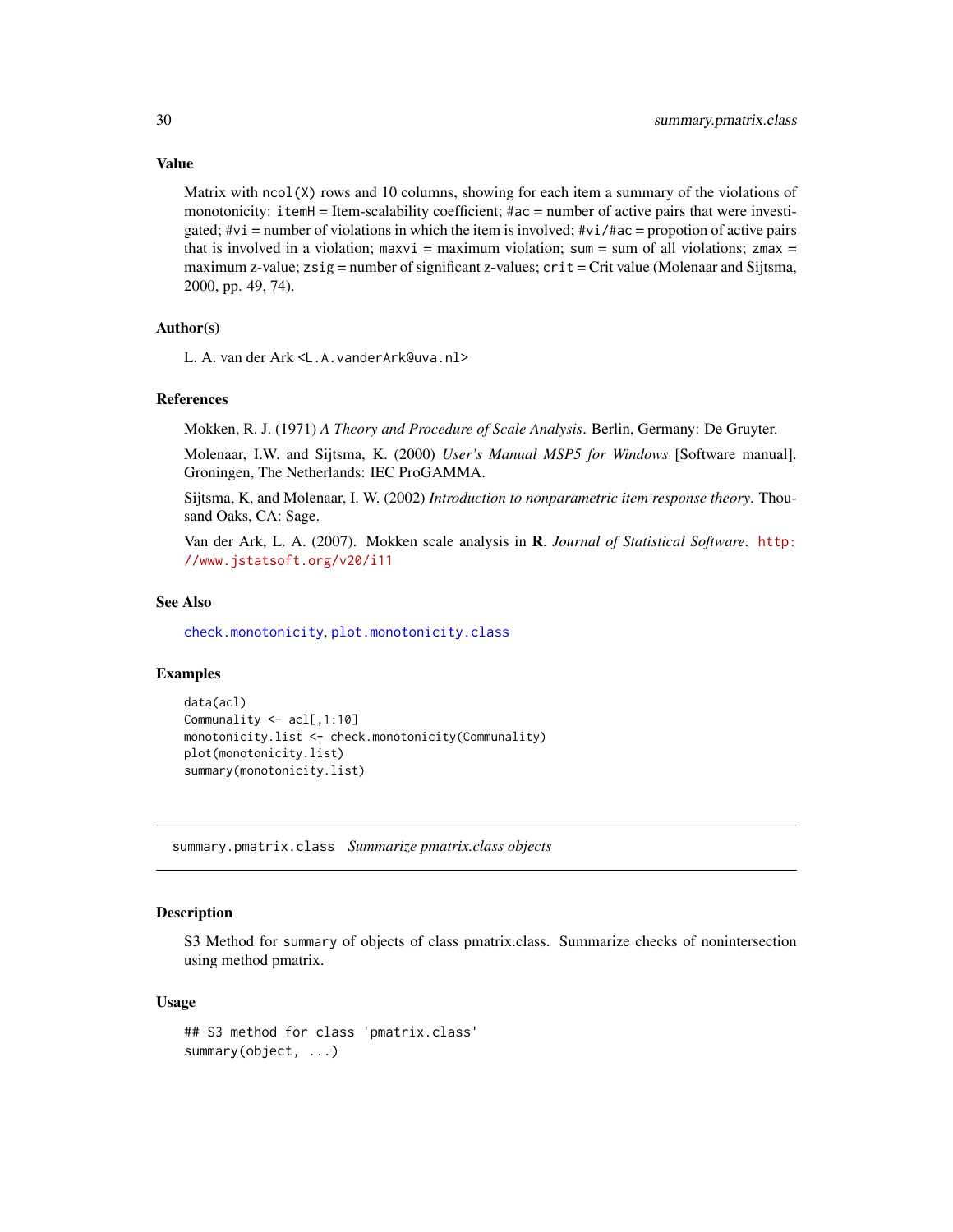#### <span id="page-30-0"></span>**Arguments**

| object   | list produced by check.pmatrix      |
|----------|-------------------------------------|
| $\cdots$ | Optional parameters will be ignored |

#### Details

For obtaining the P++ and P– matrix, see examples.

#### Value

Matrix with ncol(X) rows and 10 columns, showing for each item a summary of the violations of nonintersection using method pmatrix: itemH = Item-scalability coefficient; #ac = number of active pairs that were investigated;  $\#\nu i$  = number of violations in which the item is involved;  $\#\nu i$ / $\#\alpha$  = propotion of active pairs that is involved in a violation;  $maxvi = maximum$  violation;  $sum = sum of$ all violations; zmax = maximum z-value;  $zsig$  = number of significant z-values;  $crit = Crit$  value (Molenaar and Sijtsma, 2000, pp. 49, 74).

#### Author(s)

L. A. van der Ark <L.A.vanderArk@uva.nl>

# References

Mokken, R. J. (1971) *A Theory and Procedure of Scale Analysis*. Berlin, Germany: De Gruyter.

Molenaar, I.W. and Sijtsma, K. (2000) *User's Manual MSP5 for Windows* [Software manual]. Groningen, The Netherlands: IEC ProGAMMA.

Sijtsma, K, and Molenaar, I. W. (2002) *Introduction to nonparametric item response theory*. Thousand Oaks, CA: Sage.

Van der Ark, L. A. (2007). Mokken scale analysis in R. *Journal of Statistical Software*. [http:](http://www.jstatsoft.org/v20/i11) [//www.jstatsoft.org/v20/i11](http://www.jstatsoft.org/v20/i11)

# See Also

[check.pmatrix](#page-13-1), [plot.pmatrix.class](#page-23-1)

# Examples

```
data(acl)
Communality <- acl[,1:10]
pmatrix.list <- check.pmatrix(Communality)
plot(pmatrix.list)
summary(pmatrix.list)
```

```
# Small example showing how to retrieve the P++ matrix and the P-- matrix
SmallExample <- acl[,1:4]
pmatrix.list <- check.pmatrix(SmallExample)
pmatrix.list$results$Ppp
pmatrix.list$results$Pmm
```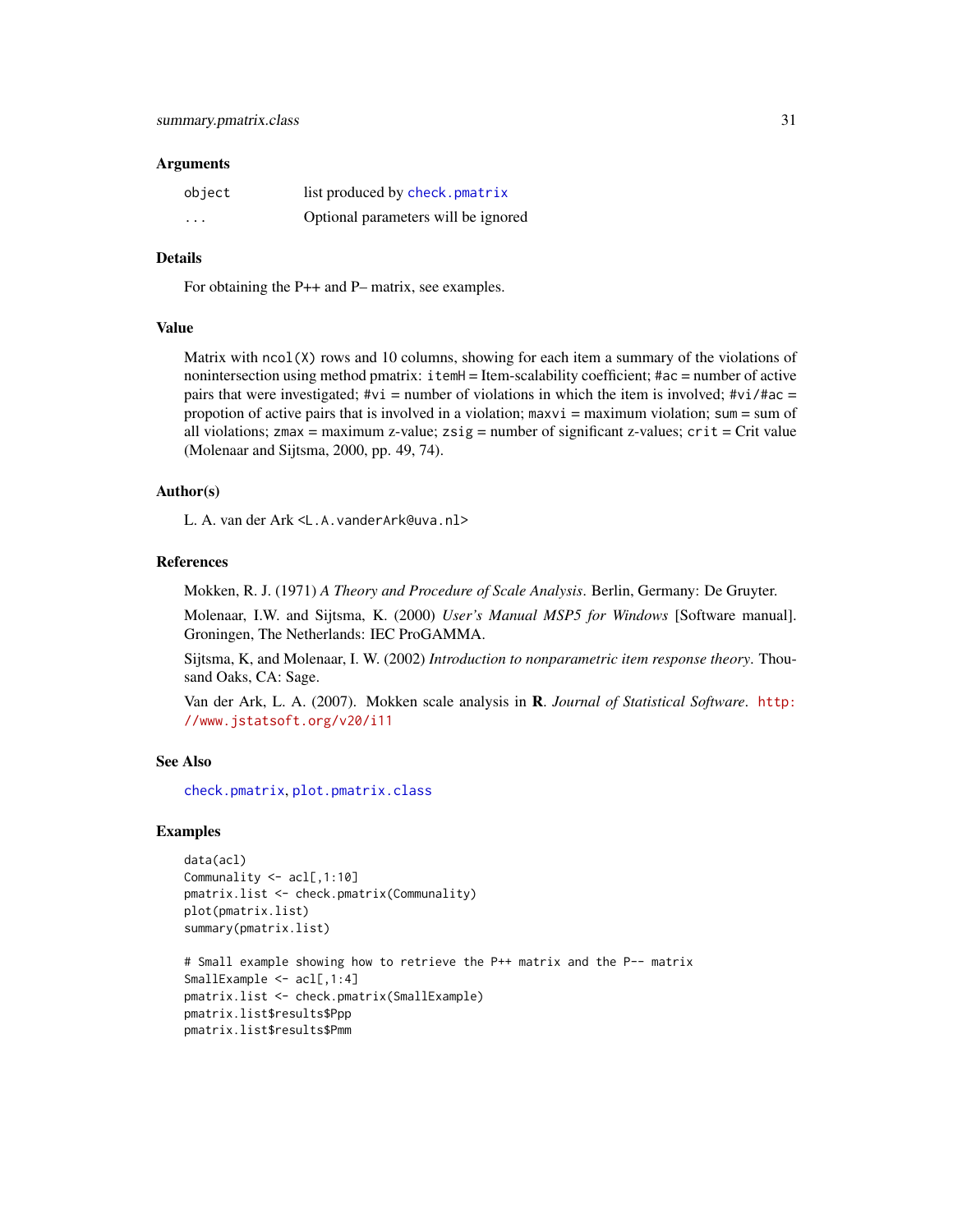```
summary.restscore.class
```
*Summarize restscore.class objects*

#### Description

S3 Method for summary of objects of class restscore.class. Summarize checks of nonintersection using method restscore.

#### Usage

## S3 method for class 'restscore.class' summary(object, ...)

# Arguments

| object   | list produced by check. restscore   |
|----------|-------------------------------------|
| $\cdots$ | Optional parameters will be ignored |

#### Value

Matrix with  $ncol(X)$  rows and 10 columns, showing for each item a summary of the violations of nonintersection using method restscore: itemH = Item-scalability coefficient; #ac = number of active pairs that were investigated;  $\#vi =$  number of violations in which the item is involved;  $\#vi/\#ac$  = propotion of active pairs that is involved in a violation; maxvi = maximum violation; sum = sum of all violations; zmax = maximum z-value; zsig = number of significant z-values; crit = Crit value (Molenaar and Sijtsma, 2000, pp. 49, 74).

# Author(s)

L. A. van der Ark <L.A.vanderArk@uva.nl>

# References

Mokken, R. J. (1971) *A Theory and Procedure of Scale Analysis*. Berlin, Germany: De Gruyter.

Molenaar, I.W. and Sijtsma, K. (2000) *User's Manual MSP5 for Windows* [Software manual]. Groningen, The Netherlands: IEC ProGAMMA.

Sijtsma, K, and Molenaar, I. W. (2002) *Introduction to nonparametric item response theory*. Thousand Oaks, CA: Sage.

Van der Ark, L. A. (2007). Mokken scale analysis in R. *Journal of Statistical Software*. [http:](http://www.jstatsoft.org/v20/i11) [//www.jstatsoft.org/v20/i11](http://www.jstatsoft.org/v20/i11)

# See Also

[check.restscore](#page-16-1), [plot.restscore.class](#page-25-1)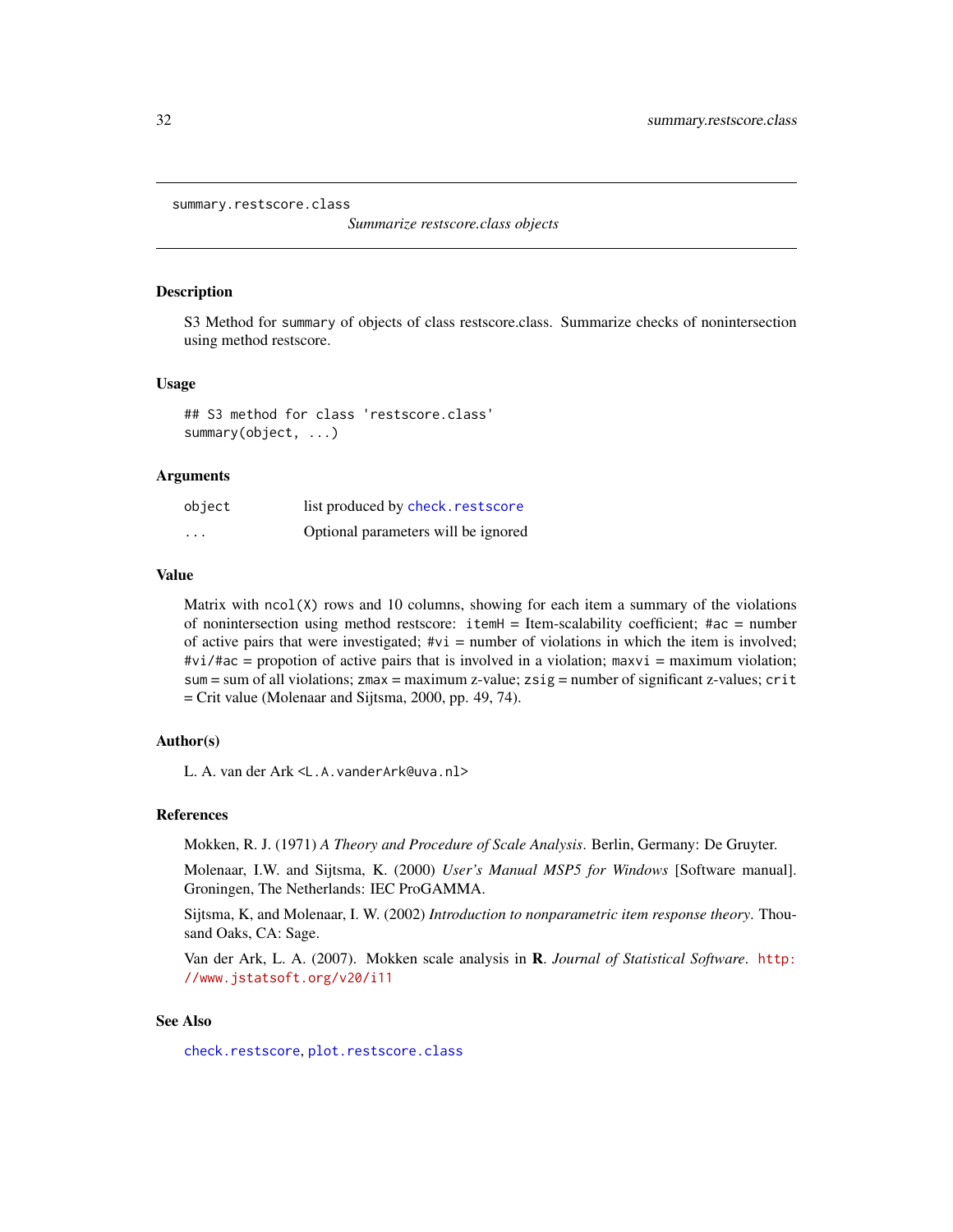#### <span id="page-32-0"></span>transreas 33

# Examples

```
data(acl)
Communality <- acl[,1:10]
restscore.list <- check.restscore(Communality)
plot(restscore.list)
summary(restscore.list)
```
# <span id="page-32-1"></span>transreas *Transitive Reasoning*

# Description

Data came from 12 dichtomous items administered to 425 children in grades 2 through 6 (Verweij, Sijtsma, and Koops, 1996). Each item is a transitive reasoning task.

# Usage

data(transreas)

# Format

A 425 by 13 (grade and scores on 12 items) matrix containing integers. attributes(transreas) gives details on the items

#### Details

Items have two ordered answer categories, *incorrect* (score 0), *correct* (1). (for detailed information, see Sijtsma and Molenaar, 2002, p. 33).

| Task | Property | Format              | Objects      | <b>Measures</b>            |
|------|----------|---------------------|--------------|----------------------------|
| 9    | length   | $YA = YB < YC = YD$ | sticks       | 12.5, 12.5, 13, 13 (cm)    |
| 12   | pseudo   |                     |              |                            |
| 10   | weight   | $YA = YB < YC = YD$ | balls        | 60, 60, 100, 100 (g)       |
| 11   | pseudo   |                     |              |                            |
| 4    | weight   | $YA = YB = YC = YD$ | cubes        | 65(g)                      |
| 5    | weight   | YA < YB < YC        | <b>balls</b> | $40, 50, 70$ (cm)          |
| 2    | length   | $YA = YB = YC = YD$ | tubes        | $12 \text{ (cm)}$          |
| 7    | length   | $YA > YB = YC$      | sticks       | 28.5, 27.5, 27.5 (cm)      |
| 3    | weight   | YA > YB > YC        | tubes        | $45, 25, 18$ (g)           |
|      | length   | YA > YB > YC        | sticks       | $12, 11.5, 11$ (cm)        |
| 8    | weight   | $YA > YB = YC$      | balls        | $65, 40, 40$ (g)           |
| 6    | area     | YA > YB > YC        | discs        | 7.5, 7, 6.5 (diameter; cm) |
|      |          |                     |              |                            |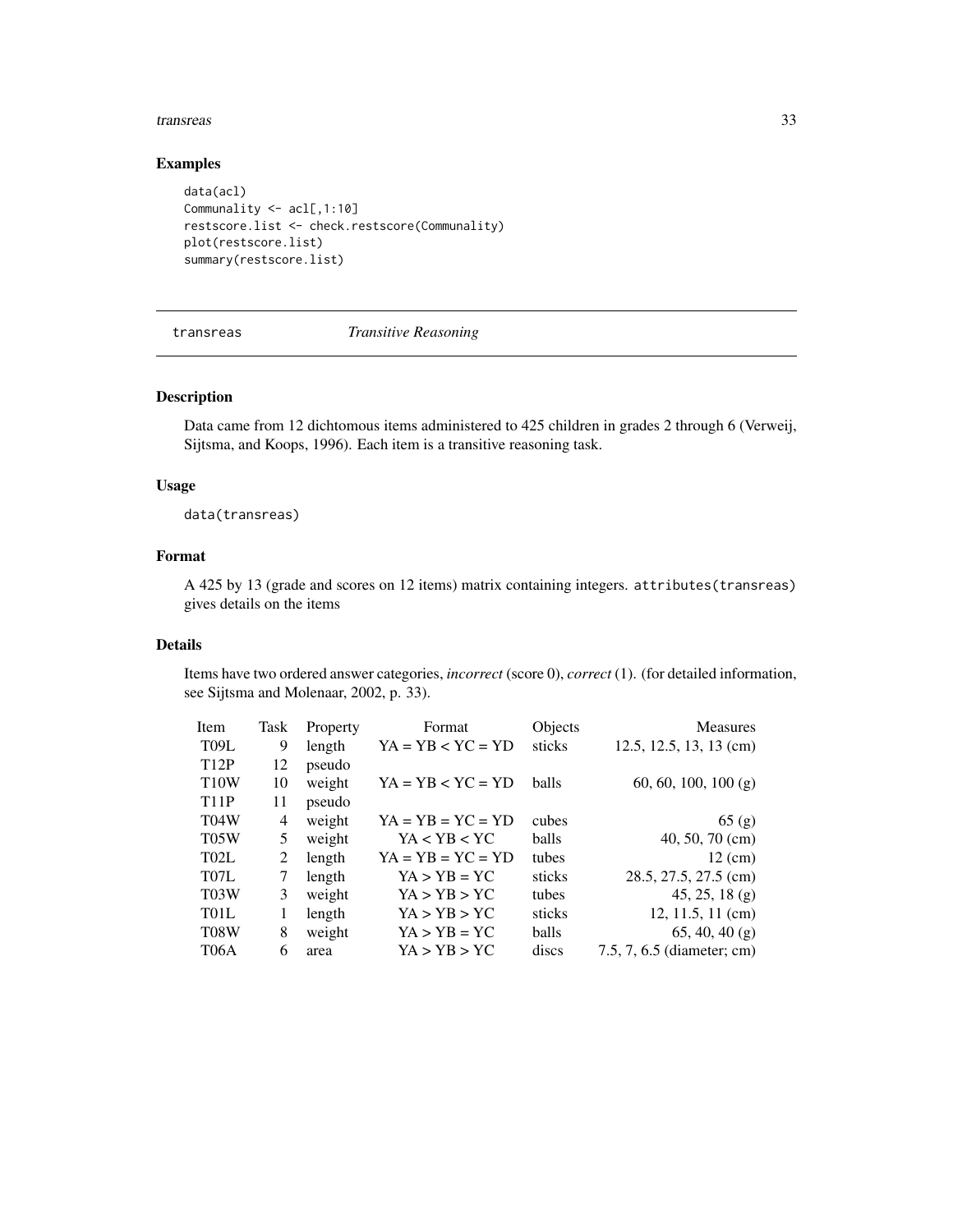# References

Verweij, A. C., Sijtsma, K., and Koops, W. (1996). A Mokken scale for transitive reasoning suited for longitudinal research. *International Journal of Behavioral Development, 23*, 241-264.

Sijtsma, K. and Molenaar, I. W. (2002). *Introduction to nonparametric item response theory*, Thousand Oaks, CA: Sage.

# Examples

```
# Construction of Table 3.1 in Sijtsma and Molenaar (2002, p. 33)
data(transreas)
grades <- transreas[,1]
item.scores <- transreas[,-1]
Total.group <- round(apply(item.scores,2,mean),2)
for (i in 2:6) assign(paste("Grade.",i,sep=""),
   round(apply(item.scores[grades==i,],2,mean),2))
Task <- c(9,12,10,11,4,5,2,7,3,1,8,6)
Property <- attributes(transreas)$property
Format <- attributes(transreas)$format
Objects <- attributes(transreas)$objects
Measures <- attributes(transreas)$measures
Table.3.1 <- data.frame(Task,Property,Format,Objects,Measures,
   Total.group,Grade.2,Grade.3,Grade.4,Grade.5,Grade.6)
Table.3.1
```